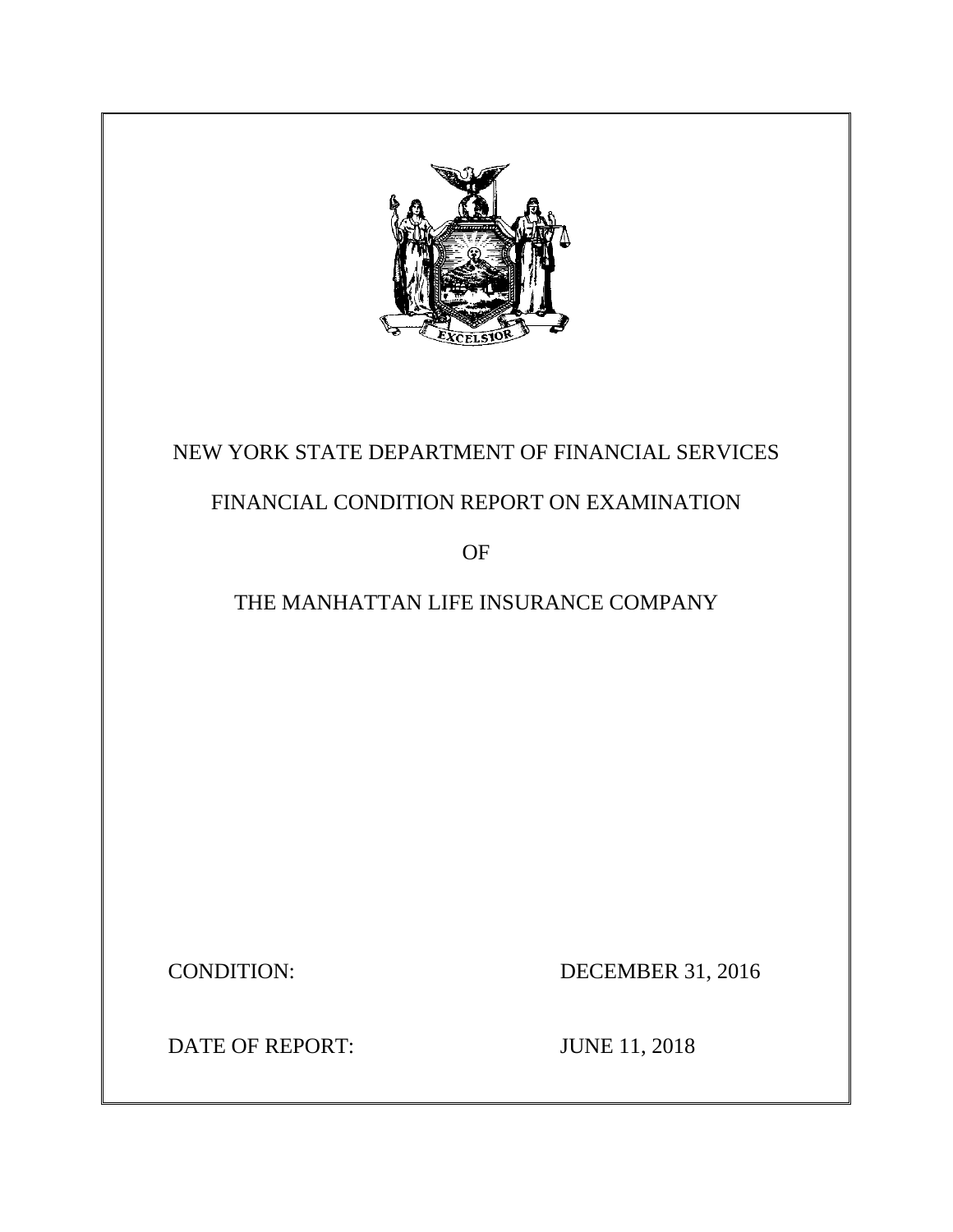## NEW YORK STATE DEPARTMENT OF FINANCIAL SERVICES

### FINANCIAL CONDITION REPORT ON EXAMINATION

OF

## THE MANHATTAN LIFE INSURANCE COMPANY

## AS OF

DECEMBER 31, 2016

DATE OF REPORT: JUNE 11, 2018

EXAMINER: VITALIY KYRYK, CFE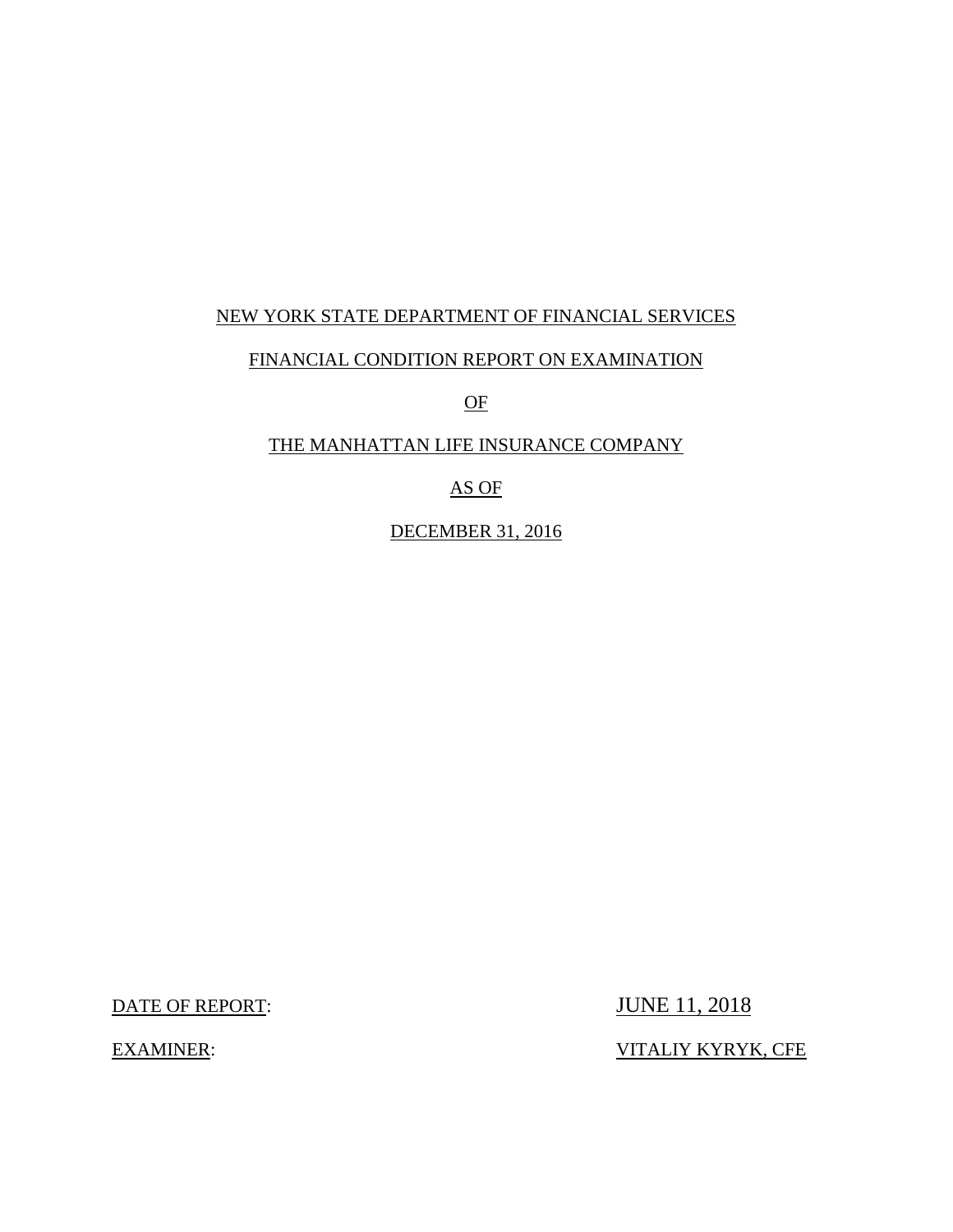# TABLE OF CONTENTS

| <b>ITEM</b> |                                      | PAGE NO.       |
|-------------|--------------------------------------|----------------|
| 1.          | Executive summary                    | $\overline{2}$ |
| 2.          | Scope of examination                 | 3              |
| 3.          | Description of Company               | 5              |
|             | A. History                           | 5              |
|             | B. Holding company                   | 6              |
|             | C. Organizational chart              | 7              |
|             | D. Service agreements                | 8              |
|             | E. Management                        | 9              |
| 4.          | Territory and plan of operations     | 11             |
|             | A. Statutory and special deposits    | 12             |
|             | <b>B.</b> Direct operations          | 12             |
|             | C. Reinsurance                       | 12             |
| 5.          | Significant operating results        | 14             |
| 6.          | <b>Financial statements</b>          | 18             |
|             | A. Independent accountants           | 18             |
|             | <b>B.</b> Net admitted assets        | 19             |
|             | C. Liabilities, capital and surplus  | 20             |
|             | D. Condensed summary of operations   | 21             |
|             | E. Capital and surplus account       | 22             |
| 7.          | Reserves                             | 23             |
| 8.          | Prior report summary and conclusions | 25             |
| 9.          | Summary and conclusions              | 26             |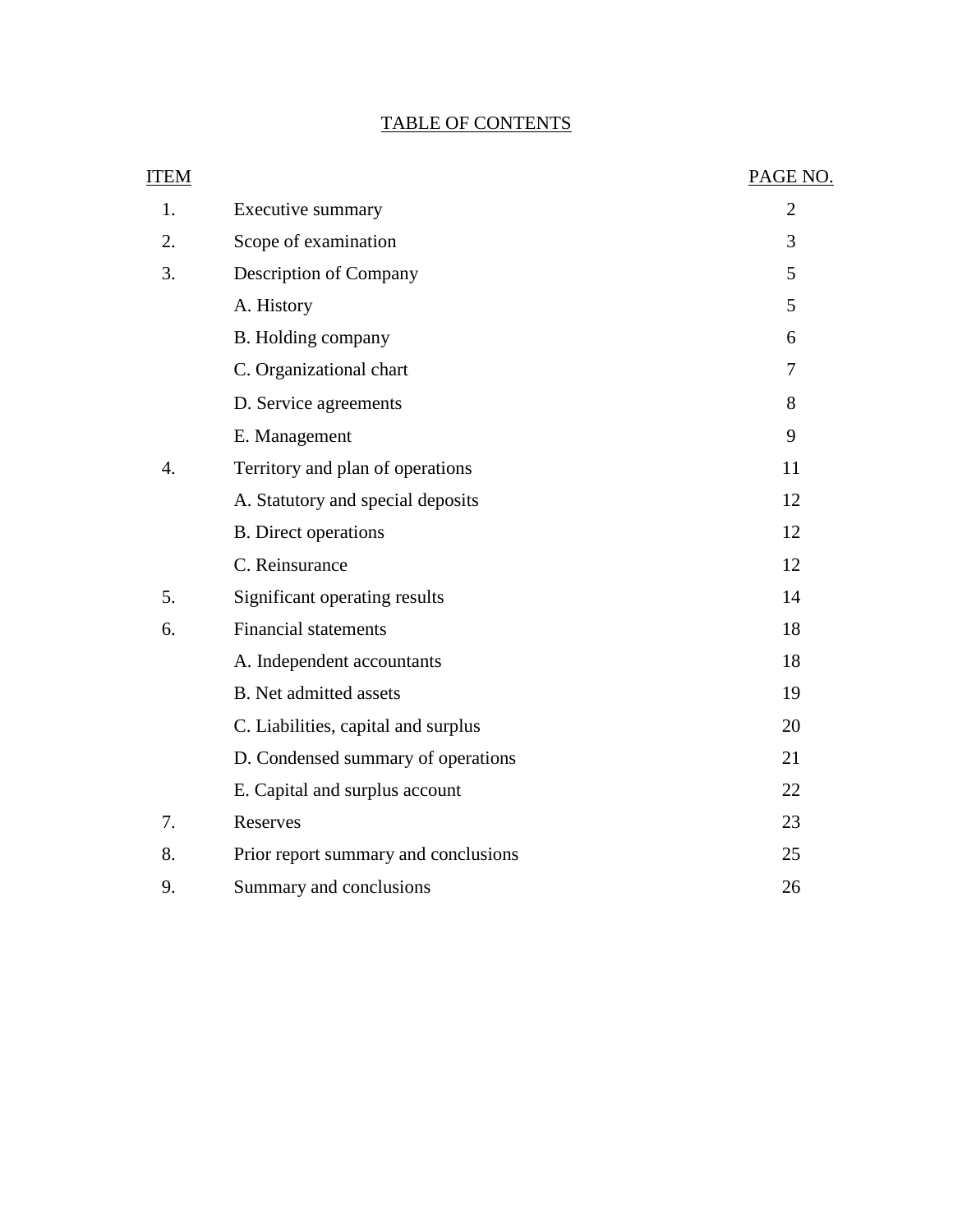

# NEW YORK STATE DEPARTMENT<sub>of</sub> FINANCIAL SERVICES

Andrew M. Cuomo **Maria T. Vullo** Maria T. Vullo Governor Superintendent Superintendent Superintendent Superintendent Superintendent Superintendent Superintendent Superintendent Superintendent Superintendent Superintendent Superintendent Superintendent Superintendent Sup

May 18, 2018

Honorable Maria T. Vullo Superintendent of Financial Services New York, New York 10004

Madam:

 In accordance with instructions contained in Appointment No. 31630, dated May 10, 2017, Life Insurance Company, hereinafter referred to as "the Company," at its home office located at 225 Community Drive, Great Neck, NY 11021, and its administrative office at and annexed hereto, an examination has been made into the condition and affairs of The Manhattan 10777 Northwest Freeway, Suite 800, Houston, TX 77092.

 Wherever "Department" appears in this report, it refers to the New York State Department of Financial Services.

The report indicating the results of this examination is respectfully submitted.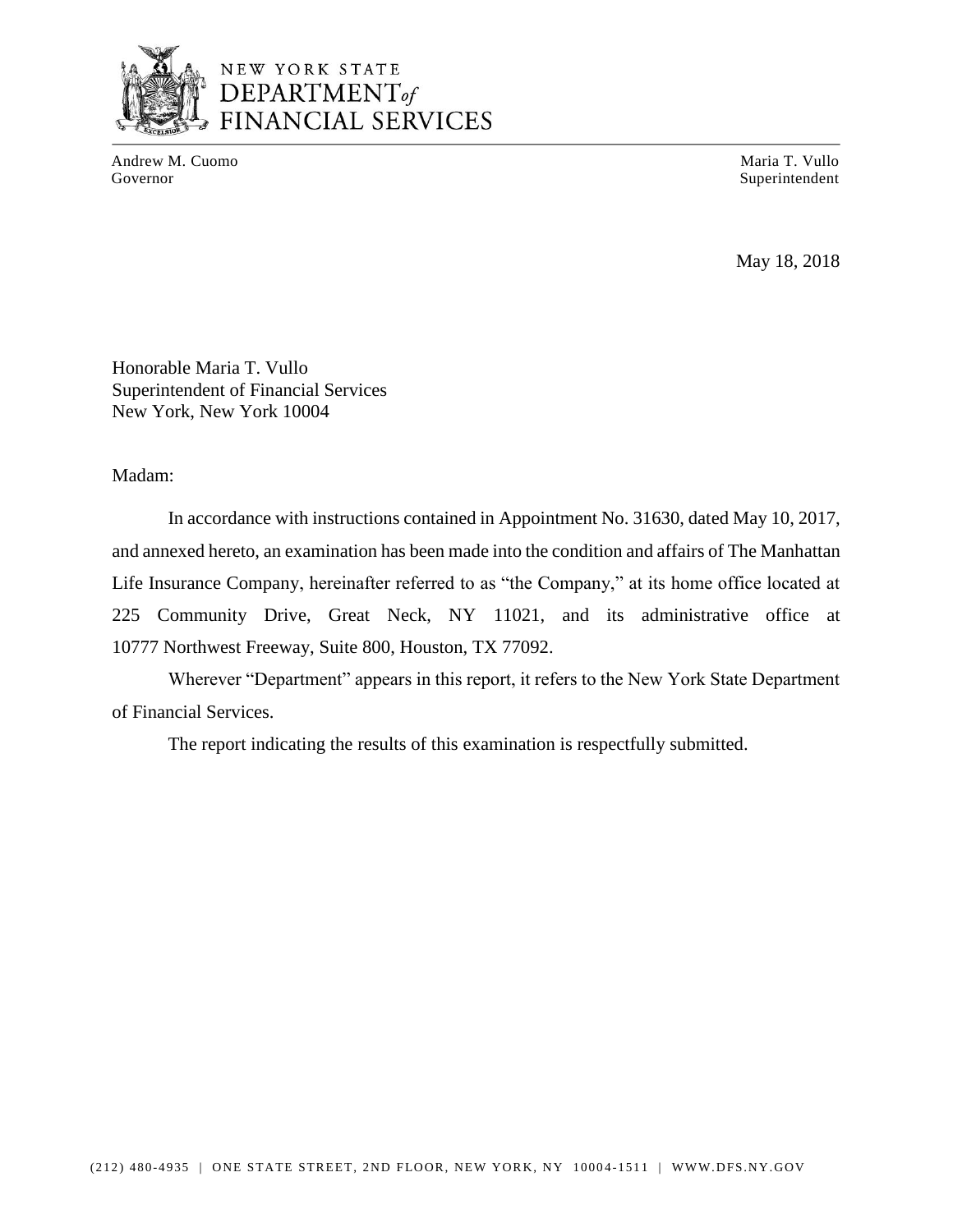#### 1. EXECUTIVE SUMMARY

The material violation and comments contained in this report are summarized below.

- The Company violated Section 1505(d)(3) of the New York Insurance Law by receiving services from Family Life Insurance Company and Western United Life Assurance Company on a regular and systematic basis without notifying the Superintendent in writing of its intention to enter into such transactions at least 30 days prior thereto. (See item 3D of this report.)
- • The examiner reviewed the Company's reserves as of December 31, 2016, in accordance regarding the lack of conservatism in certain assumptions with respect to the Company's asset adequacy. The Company has agreed to refine the reserve analysis in a manner adequacy testing reserves in the amount of \$775 thousand as of March 31, 2018. (See item with 11 NYCRR 95 (Insurance Regulation 126). During the review, concerns were raised acceptable to the Department. As a result, the Company has established additional asset 7 of this report.)
- The Company increased the Cost of Insurance ("COI") rates for a number of universal life policies without appropriate approval or justification in violation of Section 4232(b) of the New York Insurance Law. The Company was informed and agreed to remove the COI increase and refund the appropriate amount to policyholders. The Company estimated that thousand. The Department is in the process of verifying this amount. (See item 7 of this 255 New York policyholders were affected, with a total restitution of approximately \$170 report.)
- The examiner reviewed the Company's pricing adequacy for various products subject to self-support and the supportability of the current guarantees for several forms. The Department is continuing to review this issue with the Company. (See item 7 of this Section 4228(h) of the New York Insurance Law. The review included an examination of the required actuarial statements of self-support and the supporting demonstrations. During the review, concerns were raised regarding the overall process used to demonstrate report.)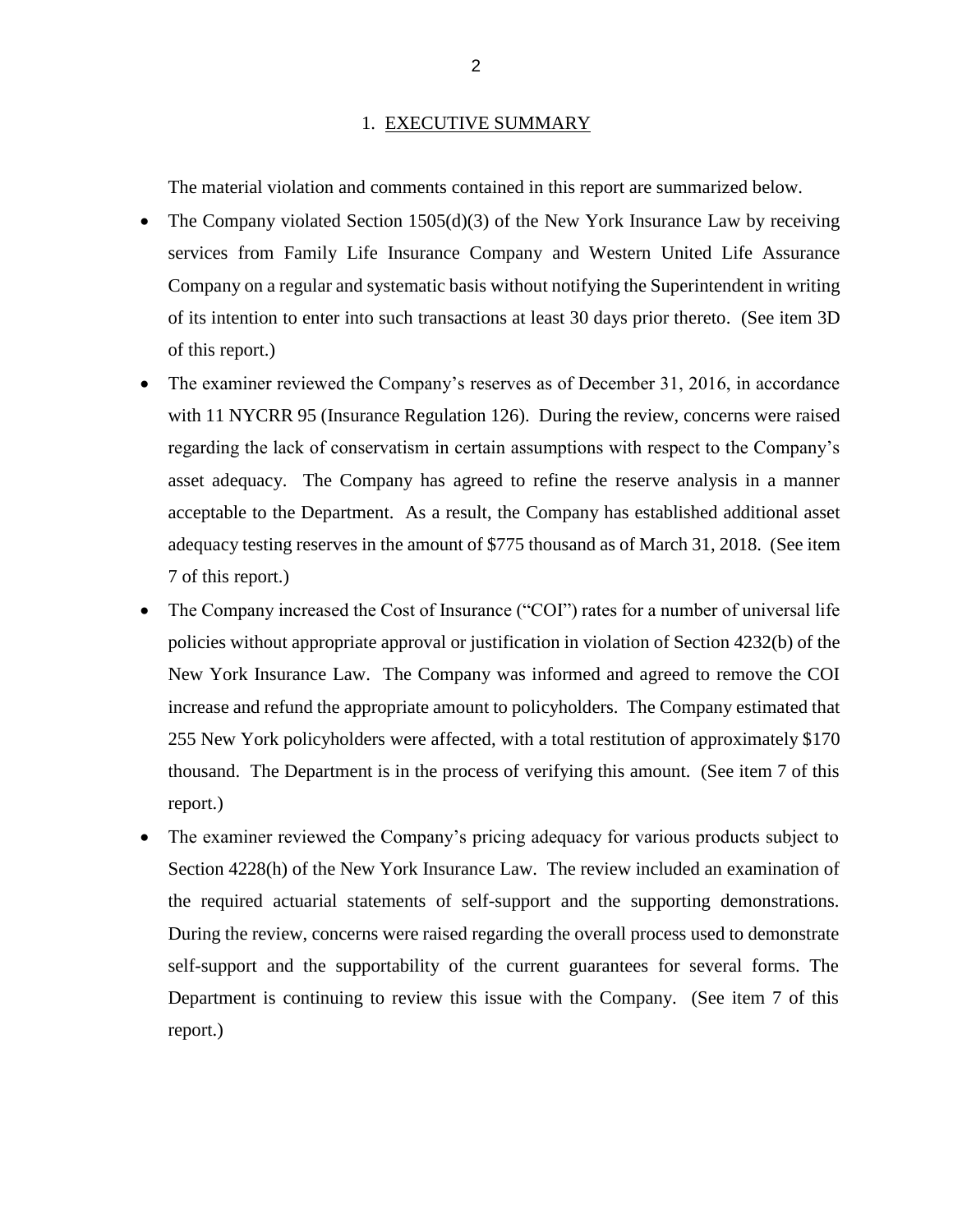### 2. SCOPE OF EXAMINATION

 examination covers the four-year period from January 1, 2013, to December 31, 2016. The deemed appropriate by the examiner, transactions occurring subsequent to December 31, 2016, but prior to the date of this report (i.e., the completion date of the examination) were also reviewed. The examination of the Company was a full-scope financial examination as defined in the NAIC *Financial Condition Examiners Handbook, 2017 Edition* (the "Handbook")*.* The examination was conducted observing the guidelines and procedures in the Handbook and, where

 examiner's assessment of risk in the insurer's operations and utilizing that evaluation in formulating the nature and extent of the examination. The examiner planned and performed the examination to evaluate the current financial condition as well as identify prospective risks that may threaten the future solvency of the insurer. The examiner identified key processes, assessed mitigate those risks. The examination also included assessing the principles used and significant estimates made by management, evaluating the overall financial statement presentation, and Statutory Accounting Principles as adopted by the Department, and annual statement instructions. The examination was conducted on a risk-focused basis in accordance with the provisions of the Handbook published by the National Association of Insurance Commissioners ("NAIC"). The Handbook's guidance provides for the establishment of an examination plan based on the the risks within those processes and evaluated the internal control systems and procedures used to determining management's compliance with New York statutes and Department's guidelines,

 The examination was led by the State of Arkansas with participation from the states of New York, Texas and Washington. Since the lead and participating states are accredited by the NAIC, all states deemed it appropriate to rely on each other's work.

 environment were utilized to develop the examination approach. The Company's risks and management activities were evaluated incorporating the NAIC's nine branded risk categories. Information about the Company's organizational structure, business approach and control These categories are as follows:

- Pricing/Underwriting
- Reserving
- **Operational**
- Strategic
- Credit
- **Market**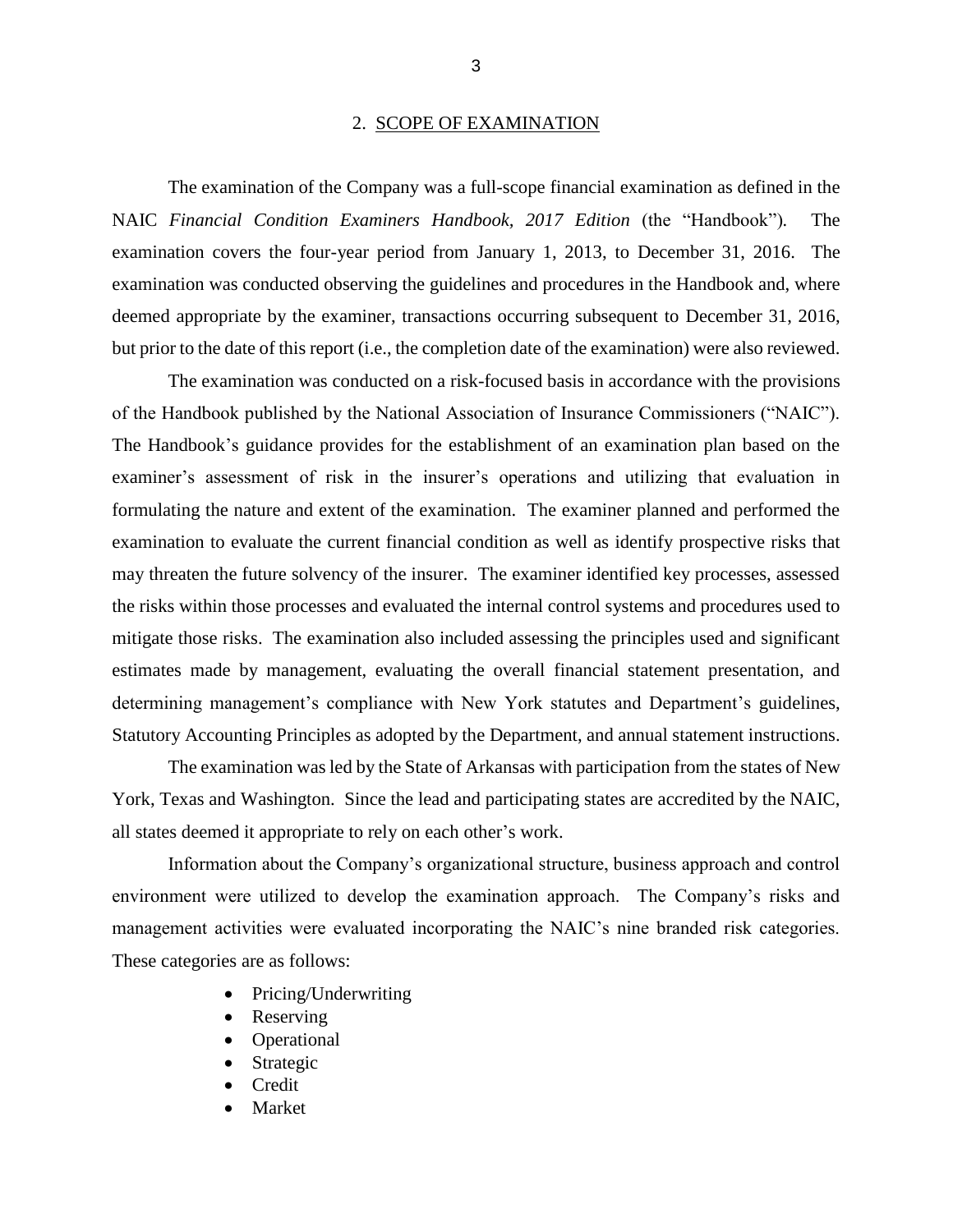- Liquidity
- Legal
- Reputational

 The Company was audited annually, for the years 2013 through 2016, by the accounting firm of Deloitte & Touche LLP. The Company received an unqualified opinion in all years. Certain audit workpapers of the accounting firm were reviewed and relied upon in conjunction with this examination. The Central United Life Insurance Company ("CULIC") has an internal audit department which was given the task of assessing the internal control structure of its subsidiaries, including the Company. The Company follows the same internal control processes as CULIC; therefore, applicable shared internal audit reports were reviewed and portions were relied upon for this examination.

 The examiner reviewed the corrective actions taken by the Company with respect to the recommendations and comments contained in the prior report on examination. The results of the examiner's review are contained in item 8 of this report.

 matters which involve departure from laws, regulations or rules, or which require explanation or This report on examination is confined to financial statements and comments on those description.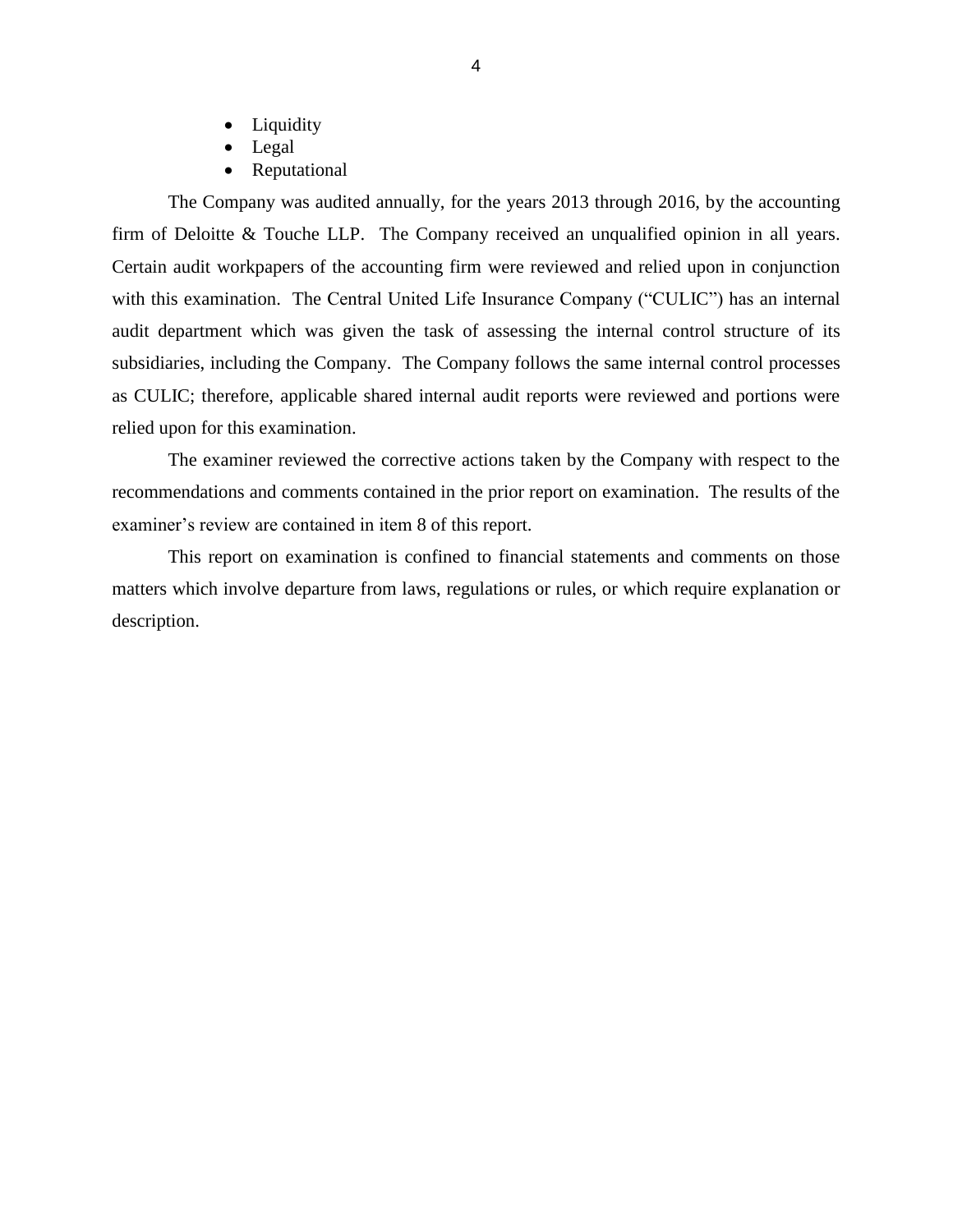#### 3. DESCRIPTION OF COMPANY

#### <span id="page-7-0"></span>A. History

 The Company was incorporated as a stock life insurance company under the laws of New York on May 29, 1850, and was licensed and commenced business on August 1, 1850, under Chapter 308 of the laws of 1849 as an entity with a guarantee capital of \$100,000. The Company was authorized to write participating life insurance policies.

 On March 8, 1974, a Delaware corporation known as the Manhattan Life Corporation minority interests in the Company pursuant to Section 7118 of the New York Insurance Law. The Company then became a privately held corporation. In 1982, Manhattan Corp. changed its name ("Manhattan Corp.") acquired control of the Company. In 1977, Manhattan Corp. eliminated to Manhattan National Corporation ("Manhattan National").

 On March 31, 1987, Union Central Life Insurance Company ("Union Central") acquired a majority interest in Manhattan National. On December 31, 1991, Manhattan National was liquidated and all outstanding shares of the Company were distributed to Manhattan National shareholders, and as a result, the Company again became a publicly held corporation with 72.9% of stocks owned by Union Central. Effective January 28, 1997, the Company's shareholders approved a 1-for-303,784 reverse stock split that resulted in Union Central becoming the sole shareholder of the Company. Union Central thus returned the Company to private ownership and took it off the NASDAQ National Market.

 On February 4, 2000, Union Central completed the sale of all the guarantee capital shares to Manhattan Insurance Group, Inc. ("MIG"), a group of four life and health insurance companies: the Company, CULIC, Family Life Insurance Company ("FLIC"), and Investors Consolidated Insurance Company ("Investors"). CULIC owned 51% of MIG, Northington/Connecticut Insurance Reinvestment, L.L.C. ("Northington") owned 47%, and the remaining 2% was owned of the Company to Connecticut Reassurance Corporation, which subsequently changed its name by three other individuals.

 In November 2001, the Company filed a plan to retire the guarantee capital shares and convert the Company to a stock insurer. The plan became effective on April 16, 2002, and the Company then became a stock insurer with eight shares of stock with a par value of \$835,406 per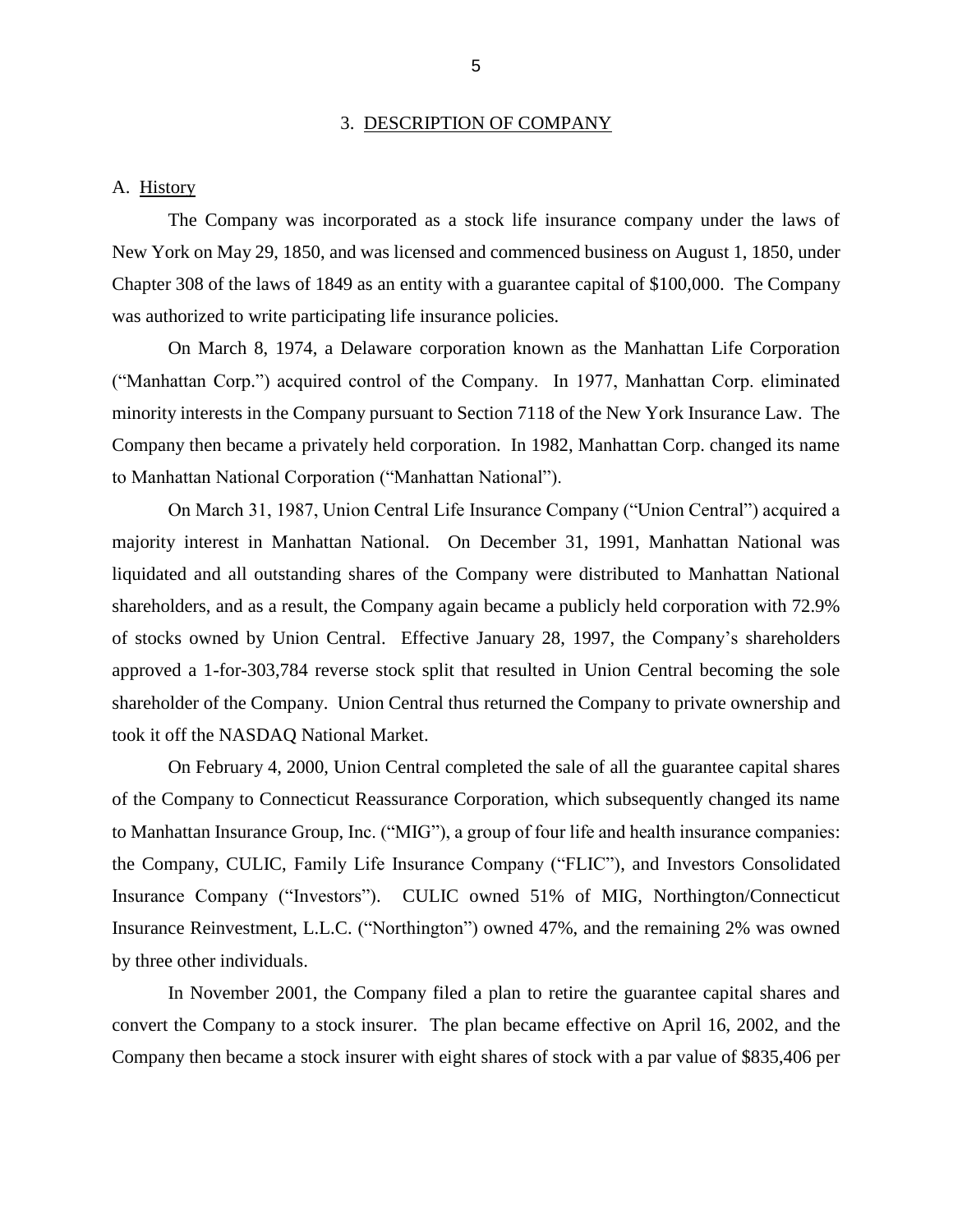<span id="page-8-0"></span> share for a total capital of \$6,683,248. On December 29, 2006, the Company acquired 100% of FLIC's outstanding shares from the Family Life Corporation.

During 2009, CULIC purchased the 49% of the issued and outstanding capital stocks of MIG that were owned by Northington (47%) and three other individuals (2%). MIG changed its state of incorporation from Connecticut to Texas on October 1, 2009.

 In April 2013, CULIC acquired Western United Life Assurance Company ("WULA"), a Washington domiciled insurer, and effective February 25, 2014, Investors merged into WULA, with WULA being the surviving entity.

### B. Holding Company

 The Company is a wholly owned subsidiary of MIG, a Texas privately held corporation, which is in turn a wholly owned subsidiary of CULIC, an Arkansas insurer. CULIC is in turn a ultimately owned by eleven individuals: David W. Harris (81.6%), Daniel George (5.1%), John wholly owned subsidiary of Manhattan Life Group, Inc. ("MLG"), a Texas corporation. MLG is Harris (2.4%), Geneva Harris (2.4%), Samuel Harris (2.4%), David D. Harris (2.4%), John Powelson (1.0%), Zeidy Harris (1.0%), Kent Lamb (0.8%), John McGettigan (0.8%), and David Parsons (0.1%).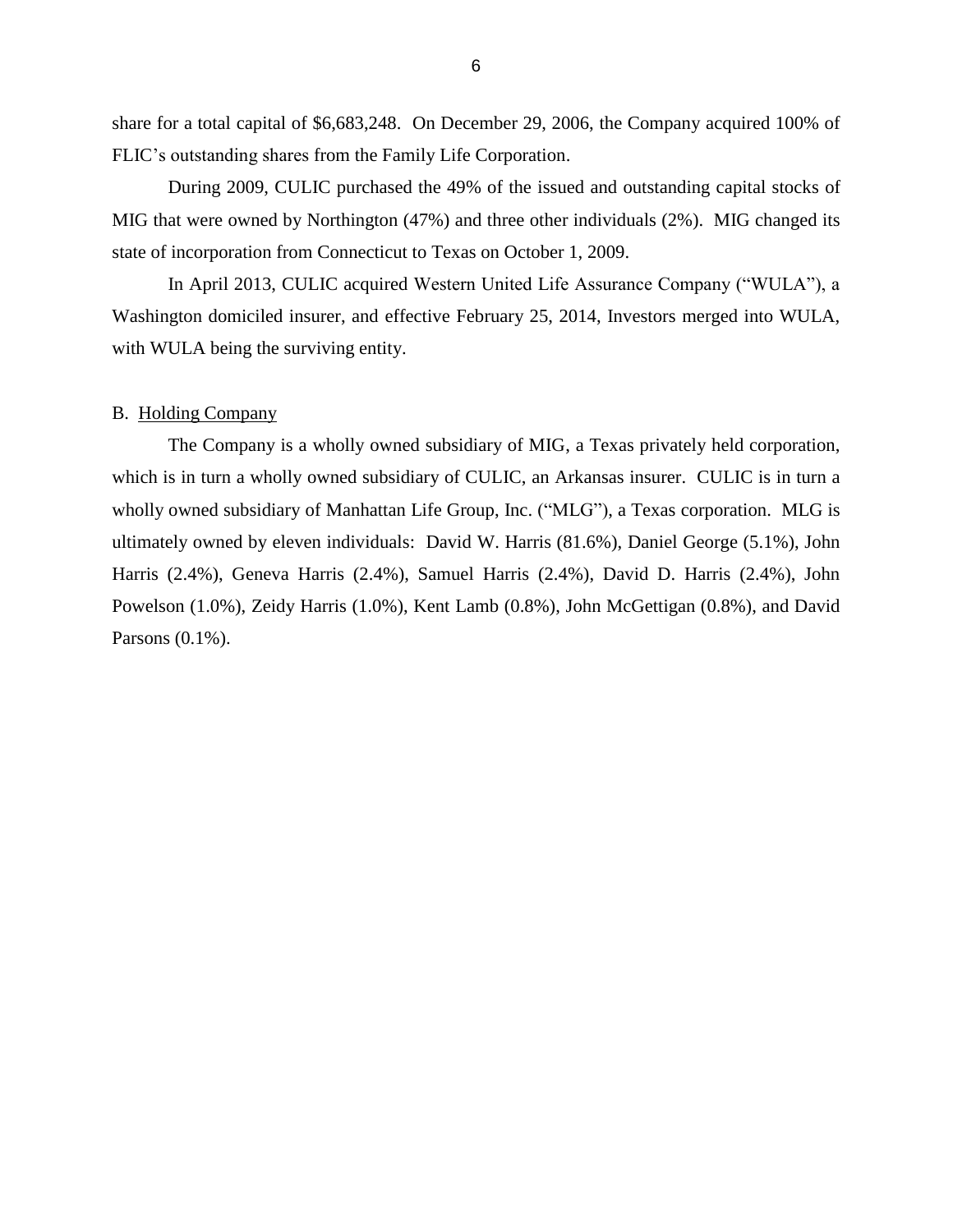### <span id="page-9-0"></span>C. Organizational Chart

 An organization chart reflecting the relationship between the Company and significant entities in its holding company system as of December 31, 2016, follows:



 Harris 2.4%, Samuel Harris 2.4%, John Powelson 1.0%, Zeidy Harris 1.0%, Kent Lamb 0.8%, \* David W. Harris 81.6%, Daniel George 5.1%, David D. Harris 2.4%, Geneva Harris 2.4%, John John McGettigan 0.8%, and David Parsons 0.1%

 \*\* Effective May 1, 2017, CULIC changed its name to Manhattan Life Assurance Company of America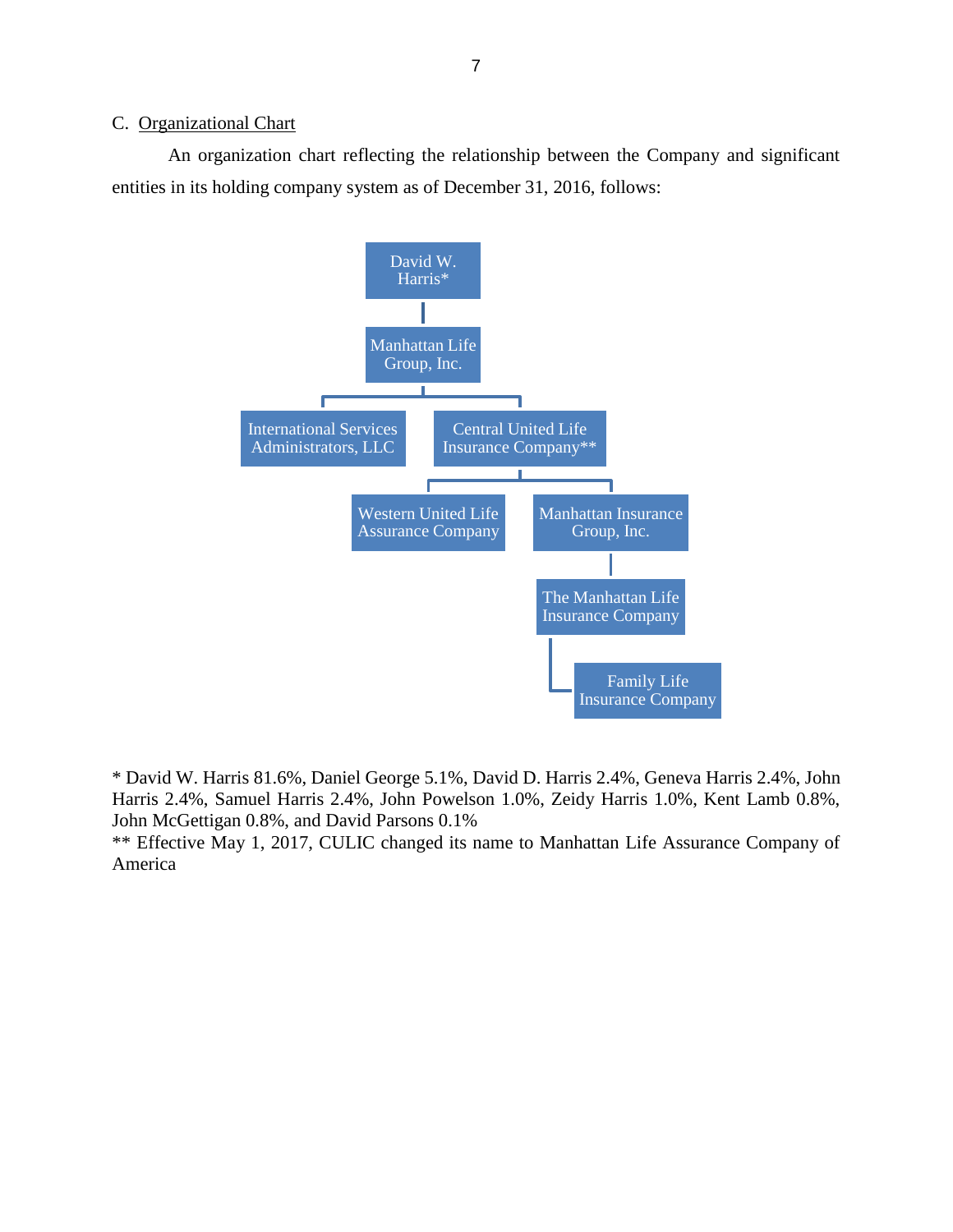#### D. Service Agreements

 The Company had one service agreements in effect with affiliates during the examination period.

| Type of       |            |              |           |                           |                                  |
|---------------|------------|--------------|-----------|---------------------------|----------------------------------|
| Agreement     |            |              |           |                           |                                  |
| and           |            | Provider     | Recipient |                           | Expense* For                     |
| Department    | Effective  | οf           | of        |                           | Each Year of the                 |
| File Number   | Date       | Services     | Services  | Specific Services Covered | Examination                      |
| Management    | 02/04/2000 | <b>CULIC</b> | The       | Administrative,           | $2013 \; \text{S}$ (<br>394,456) |
| Service       |            |              | Company   | accounting, financial     | 2014 \$ (394,456)                |
| Agreement     |            |              |           | management, marketing,    | 2015 \$ (394,456)                |
| File No 26946 |            |              |           | claims, underwriting,     | 2016 \$(3,200,000)               |
|               |            |              |           | investment management,    |                                  |
|               |            |              |           | legal, personnel and IT   |                                  |
|               |            |              |           | services                  |                                  |

\* Amount of Expense Incurred by the Company

The Company participates in a federal income tax allocation agreement with its parent,

MLG.

Section 1505(d) of the New York Insurance Law states, in part:

 "The following transactions between a domestic controlled insurer and any person in its holding company system may not be entered into unless the insurer has notified the superintendent in writing of its intention to enter into any such transaction at least thirty days prior thereto, or such shorter period as he may permit, and he has not disapproved it within such period . . . (3) rendering of services on a regular or systematic basis . . . ."

 The Company received services from affiliates during the examination period without prior notification to the Superintendent in writing of its intention to enter into such transactions at least 30 days prior thereto. FLIC processes transactions related to Medicare supplement policies for the the Company to provide copies of the intercompany service agreements between the Company and Company, and WULA processes annuity transactions for the Company. When the examiner asked its affiliates, the Company indicated that it does not have such agreements with its affiliates.

 The Company violated Section 1505(d)(3) of the New York Insurance Law by receiving services from FLIC and WULA on a regular and systematic basis without notifying the Superintendent in writing of its intention to enter into such transactions at least 30 days prior thereto.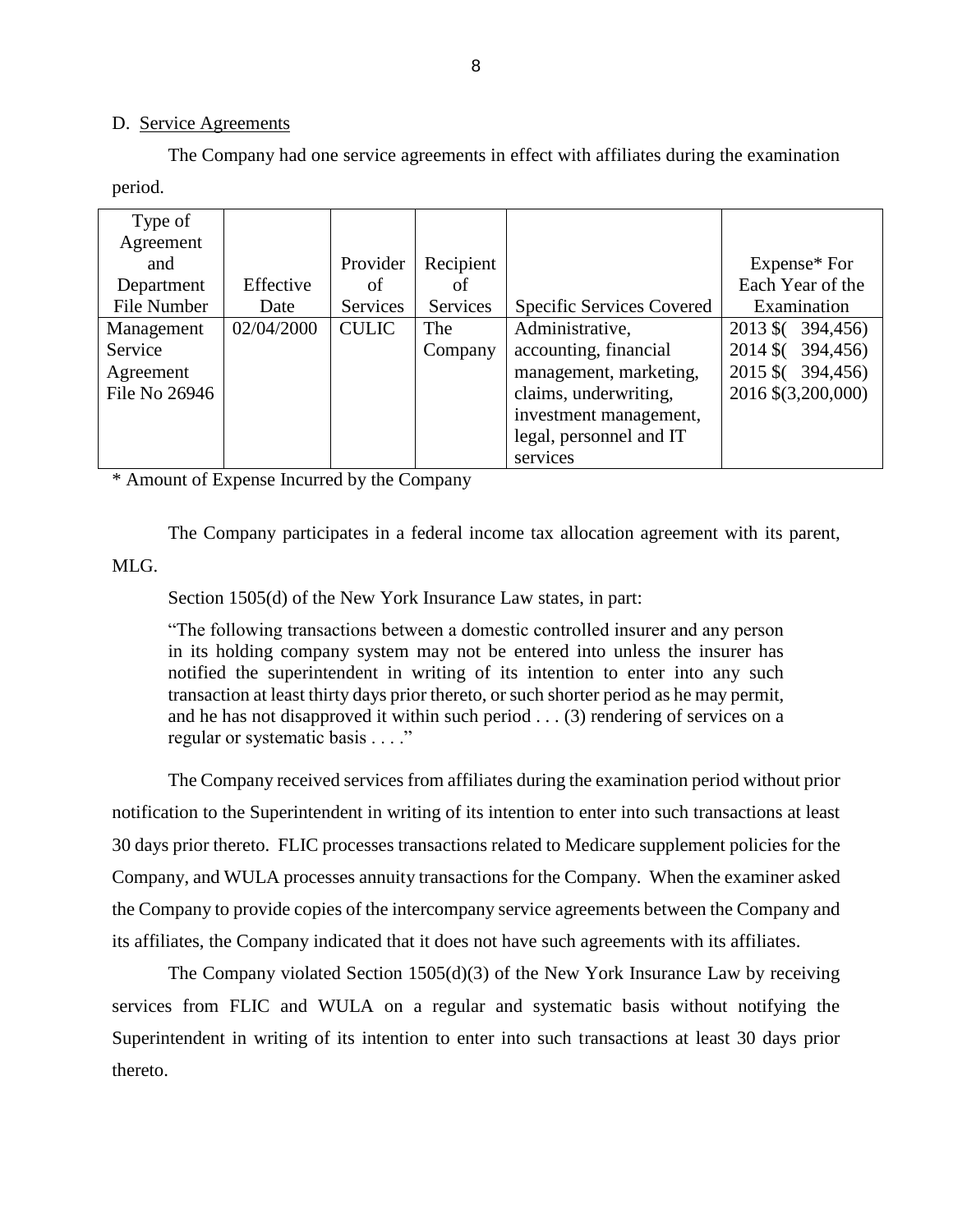### E. Management

 The Company's by-laws provide that the board of directors shall be comprised of not less than seven directors. Directors are elected for a period of one year at the annual meeting of the stockholders. As of December 31, 2016, the board of directors consisted of nine members. Meetings of the board are held at least quarterly.

 were as follows: The nine board members and their principal business affiliations, as of December 31, 2016,

| <b>Name and Residence</b>             | <b>Principal Business Affiliation</b>                                                                                          | <b>Year First</b><br>Elected |
|---------------------------------------|--------------------------------------------------------------------------------------------------------------------------------|------------------------------|
| James M. Foster*<br>Houston, TX       | Owner<br>Mitch Foster, DDS                                                                                                     | 2007                         |
| Daniel J. George<br>Houston, TX       | <b>President and Treasurer</b><br>The Manhattan Life Insurance Company                                                         | 2000                         |
| Daniel A. Hargraves*<br>Irvington, NY | President and Attorney<br>Hargraves, McConnell & Costigan                                                                      | 2003                         |
| David W. Harris<br>Houston, TX        | Chairman of the Board and Chief Executive Officer<br>The Manhattan Life Insurance Company                                      | 2000                         |
| Kent W. Lamb<br>Cypress, TX           | Senior Vice President and Chief Financial Officer<br>The Manhattan Life Insurance Company                                      | 2007                         |
| Phillip A. Martin*<br>Houston, TX     | Owner<br>Phillip Martin Architect                                                                                              | 2006                         |
| John E. McGettigan<br>Houston, TX     | Executive Vice President, General Counsel, Chief<br><b>Legal Officer and Secretary</b><br>The Manhattan Life Insurance Company | 2009                         |
| Teresa S. Moro<br>Houston, TX         | <b>Senior Vice President</b><br>The Manhattan Life Insurance Company                                                           | 2013                         |
| Dale R. Oldham*<br>Kansas City, MO    | <b>Independent Contractor</b><br><b>Eisenach Reinsurance Services</b>                                                          | 2000                         |

\* Not affiliated with the Company or any other company in the holding company system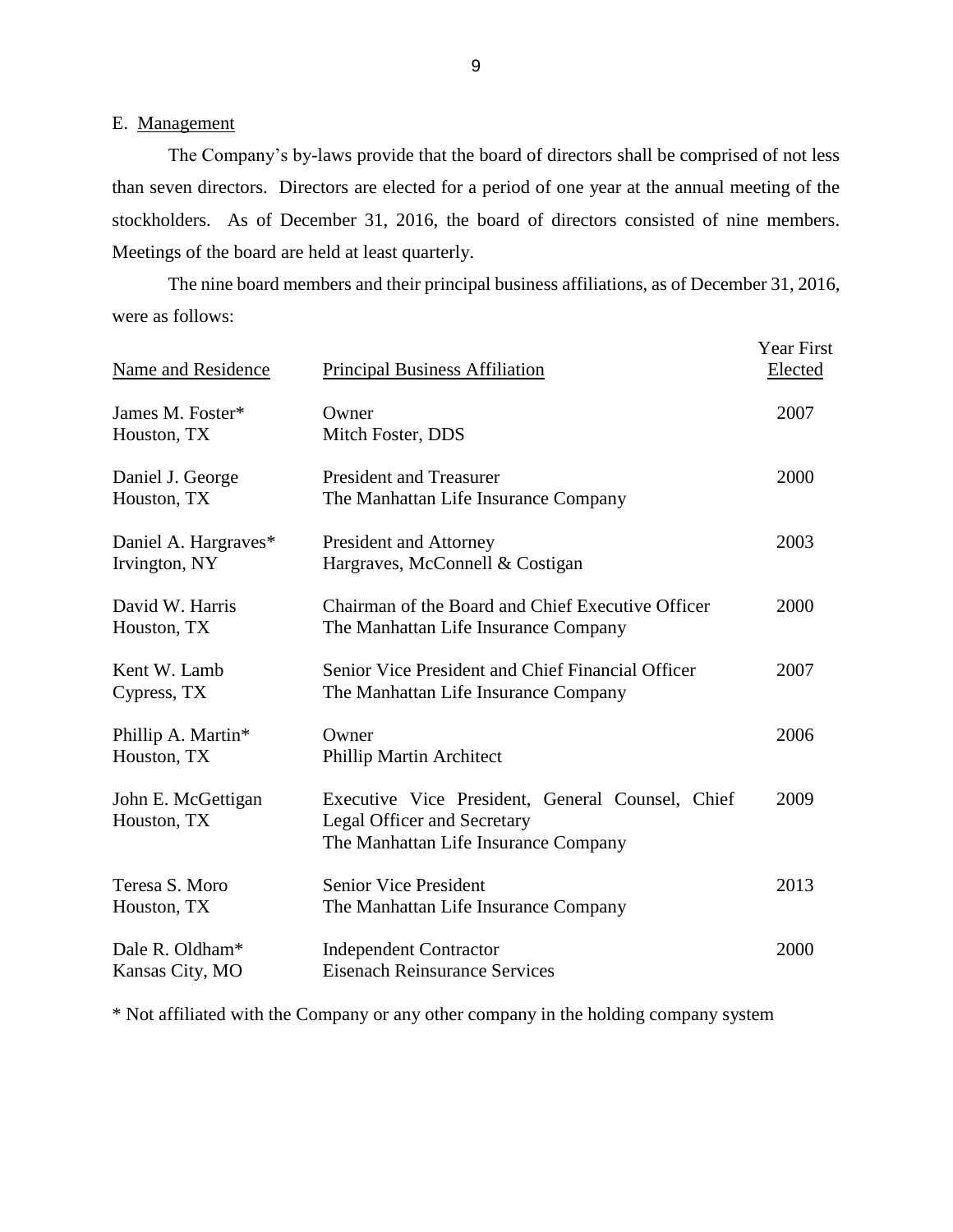committees indicated that meetings were well attended and that each director attended a majority The examiner's review of the minutes of the meetings of the board of directors and its of meetings.

 The following is a listing of the principal officers of the Company as of December 31, 2016:

Name Title

| Chairman of the Board and Chief Executive Officer<br>David W. Harris   |  |
|------------------------------------------------------------------------|--|
| Daniel J. George<br><b>President and Treasurer</b>                     |  |
| John E. McGettigan*<br>Executive Vice President, General Counsel,      |  |
| Chief Legal Officer and Secretary                                      |  |
| Senior Vice President and Chief Financial Officer<br>Kent W. Lamb      |  |
| Lee Ann Blakey<br>Senior Vice President and Chief Operating Officer    |  |
| Senior Vice President and Chief Marketing Officer<br>Todd Z. Hayden    |  |
| Teresa S. Moro<br>Senior Vice President and Chief Investment Officer   |  |
| David L. Parsons<br>Senior Vice President and Chief Technology Officer |  |
| William V. Bay Jr.<br>Senior Vice President, IT Web Development        |  |
| John T. Harris<br>Vice President, Data Analytics                       |  |
| Vice President, Internal Audit<br>Ngoc-Bich T. Tran                    |  |
| Carolyn K. Pratt<br>Vice President, Controller                         |  |

\* Designated consumer services officer per Section 216.4(c) of 11 NYCRR 216 (Insurance Regulation 64)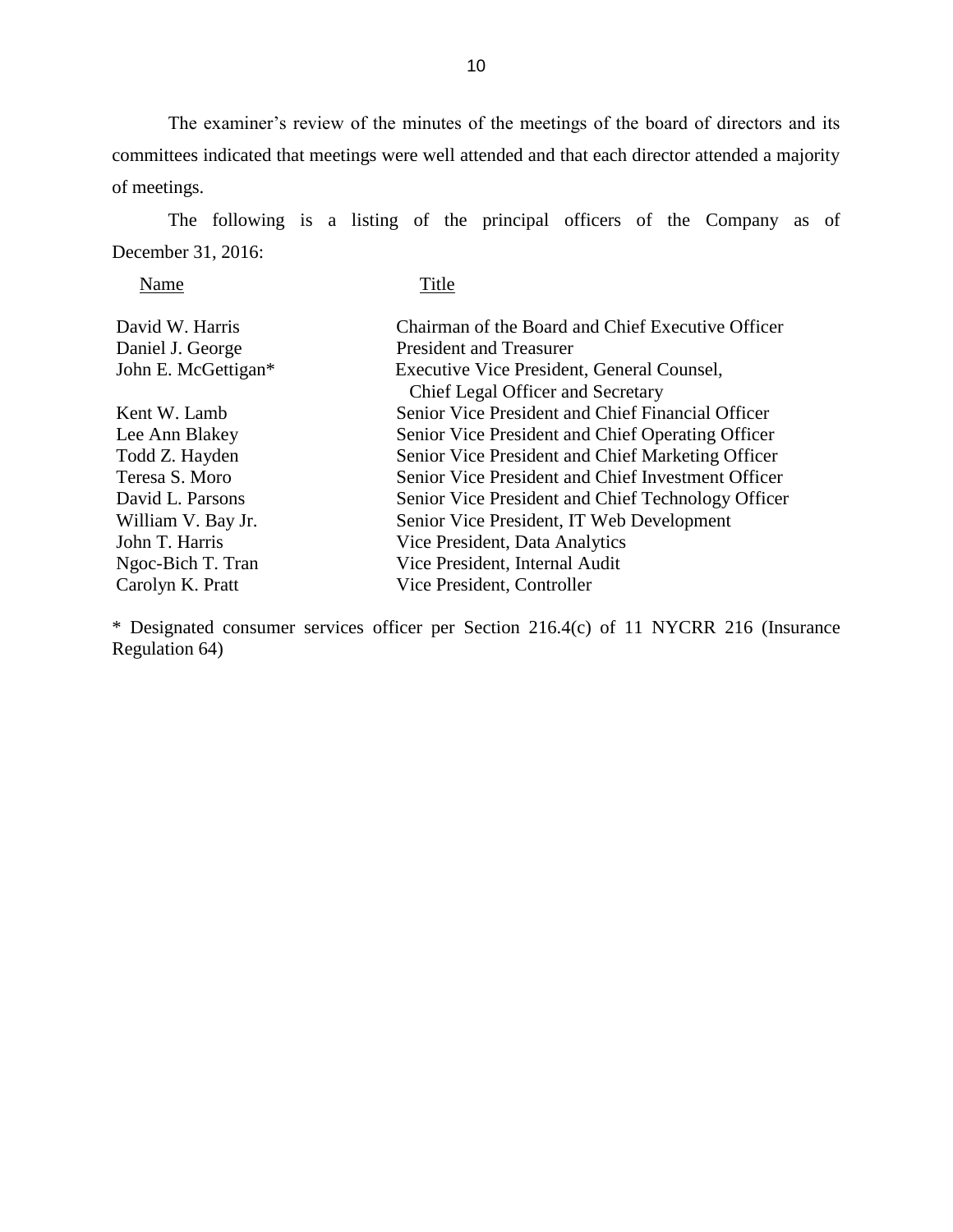<span id="page-13-0"></span> The Company is authorized to write life insurance, annuities and accident and health insurance as defined in paragraphs 1, 2 and 3 of Section 1113(a) of the New York Insurance Law.

 The Company is licensed to transact business in all 50 states, the District of Columbia and Puerto Rico. Policies are written on a non-participating basis.

 The following tables show the percentage of direct premiums received, by state, and by major lines of business for the year 2016:

| Life Insurance Premiums                                                   |                                    | <b>Annuity Considerations</b>                                  |                                   |
|---------------------------------------------------------------------------|------------------------------------|----------------------------------------------------------------|-----------------------------------|
| New York<br>California<br>Aggregate Other Alien*<br>Florida<br>New Jersey | 17.5%<br>11.2<br>9.0<br>7.5<br>5.0 | Minnesota<br>California<br>Florida<br>Pennsylvania<br>New York | 15.2%<br>9.0<br>6.9<br>4.8<br>4.7 |
| Subtotal<br>All others                                                    | 50.3%<br>49.7                      | Subtotal<br>All others                                         | 40.6%<br>59.4%                    |
| Total                                                                     | 100.0%                             | Total                                                          | 100.0%                            |
| <b>Accident and Health</b><br><b>Insurance Premiums</b>                   |                                    |                                                                |                                   |
| Texas<br>Mississippi<br>Pennsylvania<br>Nebraska<br>Georgia               | 15.0%<br>12.5<br>9.6<br>8.2<br>8.0 |                                                                |                                   |
| Subtotal<br>All others                                                    | 53.3%<br>46.7%                     |                                                                |                                   |
| Total                                                                     | 100.0%                             |                                                                |                                   |

\* Life premiums were received from Latin American countries: Mexico (25.9 %), Peru (19.8 %), Venezuela (18.4 %), Ecuador (8.1%), and Argentina (7.8 %)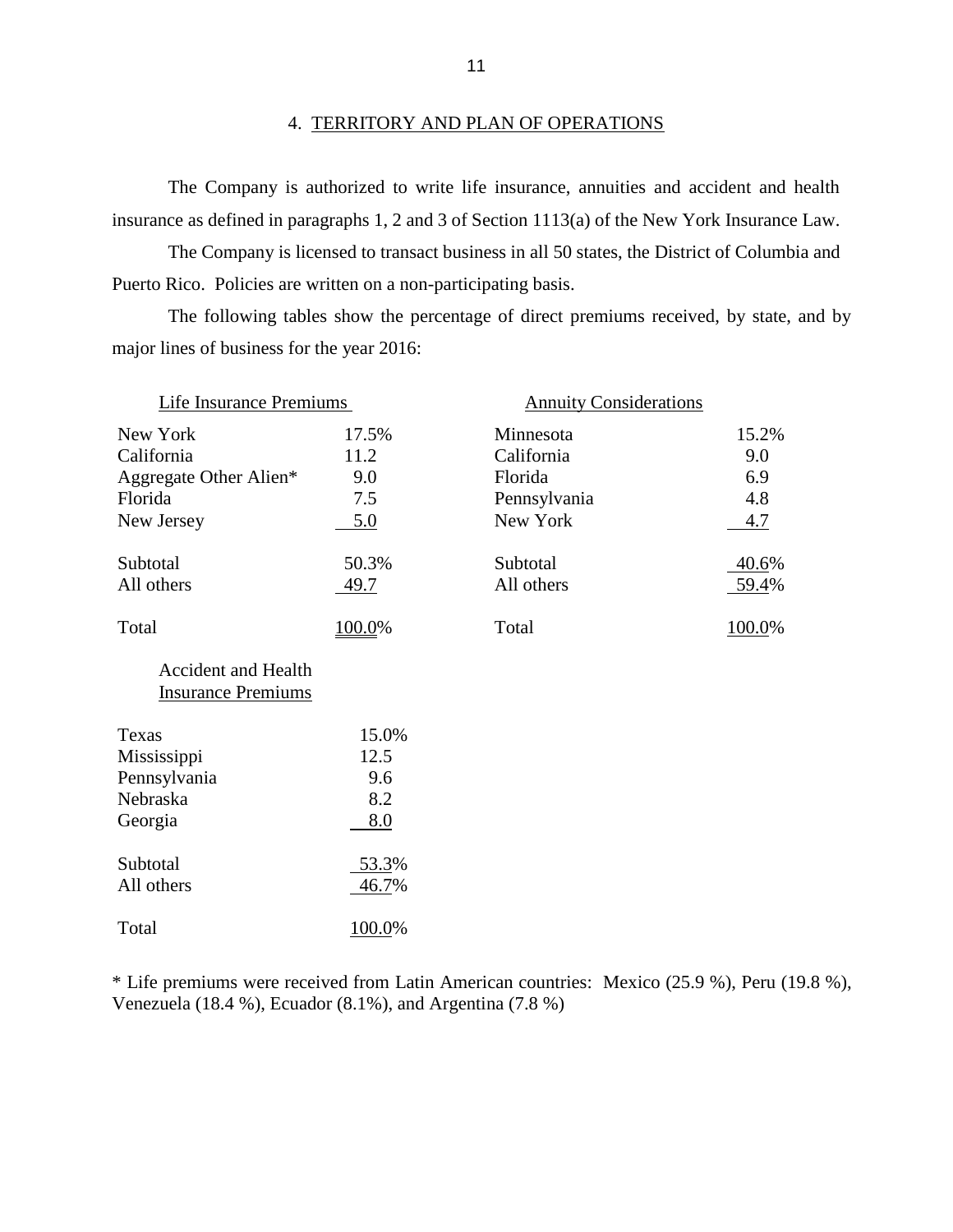#### <span id="page-14-0"></span>A. Statutory and Special Deposits

 Treasury Bonds on deposit with the State of New York, its domiciliary state, for the benefit of all Schedule E of the 2016 filed annual statement was being held by the states of Arkansas, Georgia, As of December 31, 2016, the Company had \$2,000,000 (par value) of United States policyholders, claimants and creditors of the Company. An additional \$862,757 reported in Massachusetts, New Mexico and North Carolina.

#### B. Direct Operations

 and markets annuity business, with minimal new annuity considerations added to existing contracts. The Company also markets individual accident and health, and group disability income insurance. The Company ceased writing participating business in March 1998. All policies written prior to that date were participating. In July 2002, the Company began writing a non-The Company markets universal life, whole life, and term life products to individuals, and to small and medium-size employer groups via worksite distribution and managing general agents, participating simplified issue universal life policy.

In 2014, the Company began writing the Medicare supplement product that had been written by FLIC. In addition, the Company began writing the WULA fixed income annuity in the central and eastern areas of the United States. Medicare supplement and fixed annuity products increased: direct premiums increased by over 400% for 2014, 120% in 2015 and 6% in 2016.

 term life products marketed primarily to upper-middle income individuals in Latin America was The Company's international segment that began in 2003 by marketing universal life and placed in run-off during 2015.

 are distributed through independent brokers/agents. There are 19 independent broker agents in The Company's agency operations are conducted on a general agency basis and its products New York and 14,410 independent broker agents nationwide.

#### C. Reinsurance

 As of December 31, 2016, the Company had reinsurance treaties in effect with 20 on a coinsurance, modified-coinsurance, and yearly renewable term basis. Reinsurance is provided companies, of which 18 were authorized or accredited. The Company's life business is reinsured on an automatic and/or facultative basis.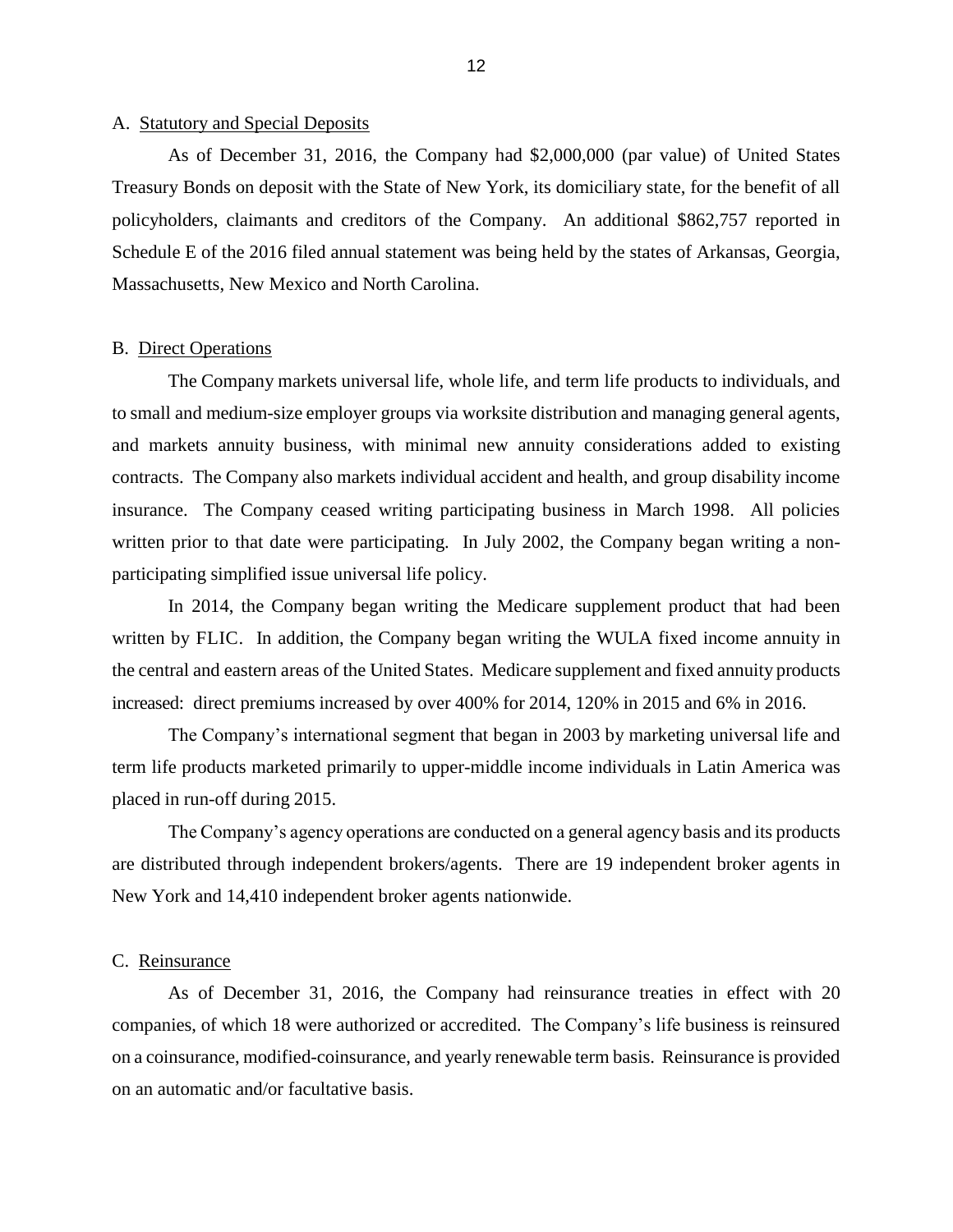The maximum retention limit for individual life contracts is \$250,000. The total face amount of life insurance ceded as of December 31, 2016, was \$1,312,922,400, which represents 74.1% of the total face amount of life insurance in force. Reserve credit taken for reinsurance ceded to unauthorized companies, totaling \$22,305,046, was fully supported by letters of credit and trust agreements.

 The total face amount of life insurance assumed as of December 31, 2016, was \$206,550,795.

 Effective April 1, 2016, the Company transferred its structured settlement business to CULIC via a coinsurance agreement by transferring \$44 million of annuity reserves and \$44 million of mortgage loan assets and cash.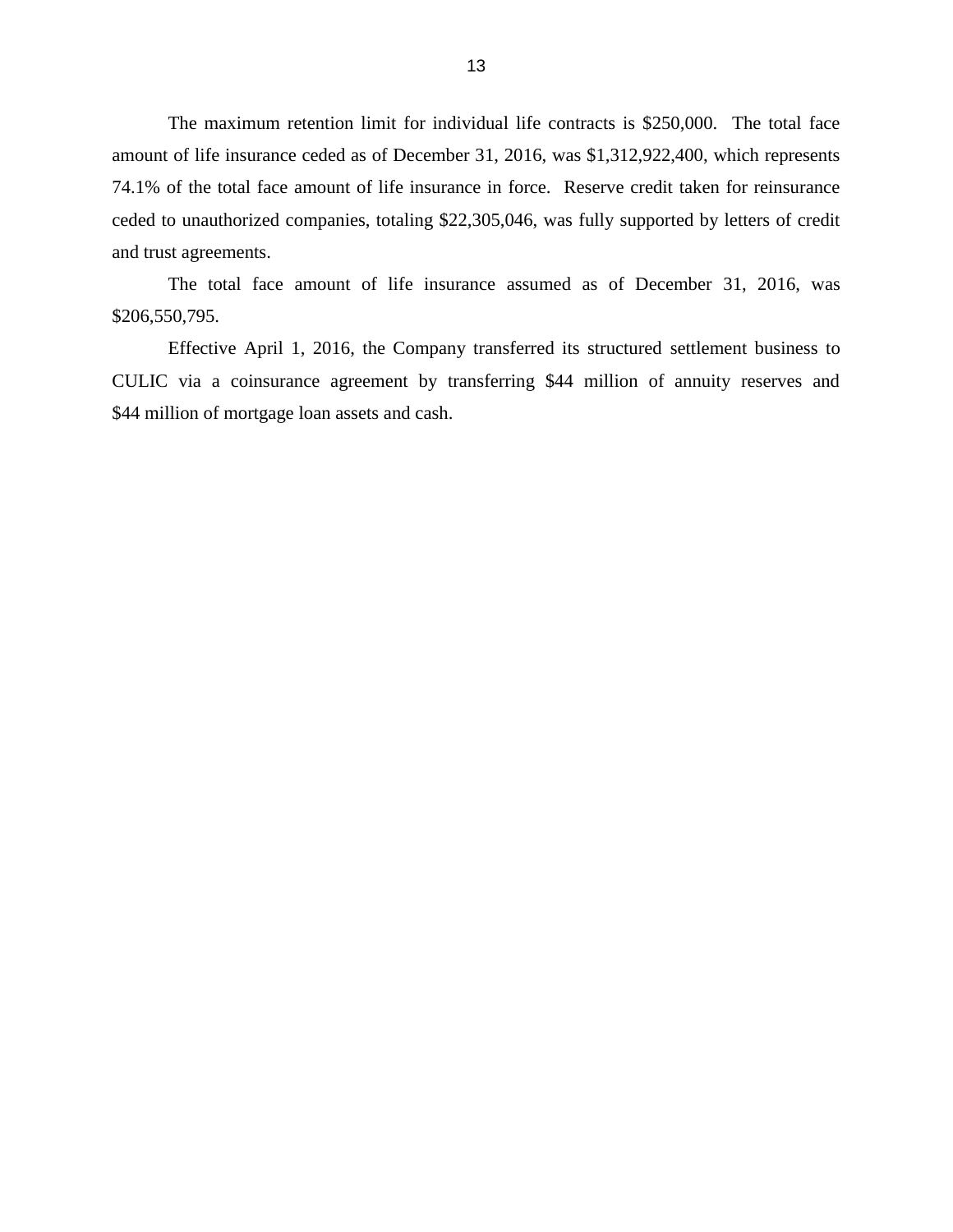#### 5. SIGNIFICANT OPERATING RESULTS

 during the period under examination as extracted from its filed annual statements. Failure of items Indicated below is significant information concerning the operations of the Company to add to the totals shown in any table in this report is due to rounding.

 The following table indicates the Company's financial growth (decline) during the period under review:

|                                        | December 31,<br>2013 | December 31,<br>2016 | Increase<br>(Decrease) |
|----------------------------------------|----------------------|----------------------|------------------------|
| Admitted assets                        | \$310,388,750        | \$543,131,707        | \$232,742,957          |
| Liabilities                            | \$273,446,966        | \$492,055,020        | \$218,608,054          |
| Common capital stock                   | \$<br>6,683,248      | \$<br>6,683,248      | \$<br>$\overline{0}$   |
| Gross paid in and contributed surplus  | 13,422,338           | 13,422,338           | $\Omega$               |
| <b>Surplus Notes</b>                   | 9,000,000            | 7,000,000            | (2,000,000)            |
| Unassigned funds (surplus)             | 7,836,198            | 23,971,101           | 16,134,903             |
| Total capital and surplus              | \$36,941,784         | \$51,076,687         | \$14,134,903           |
| Total liabilities, capital and surplus | \$310,388,750        | \$543,131,707        | \$232,742,957          |

 The Company's invested assets as of December 31, 2016, were mainly comprised of bonds (77.3%), stocks (6.8%), and cash and short-term investments (6.8%).

 The majority (98.1%) of the Company's bond portfolio, as of December 31, 2016, was comprised of investment grade obligations.

Admitted assets and liabilities increased by \$232.7 and \$218.6 million, respectively, because of the increase in the Company's annuities business beginning in 2014.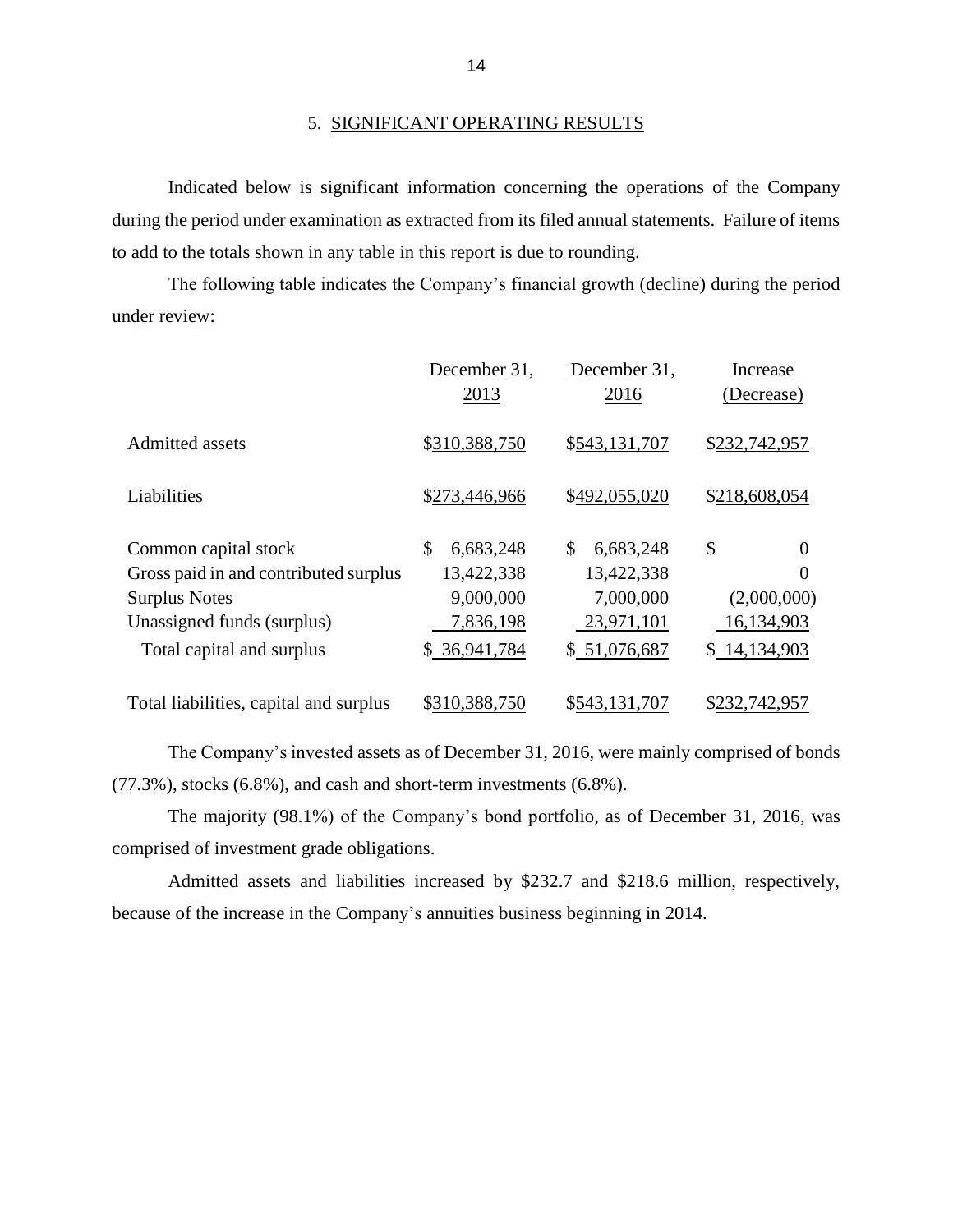The following indicates, for each of the years listed below, the amount of life insurance issued and in force by type (in thousands of dollars):

|      |            | Individual |               | Individual    |            |            |  |
|------|------------|------------|---------------|---------------|------------|------------|--|
|      | Whole Life |            |               | Term          |            | Group Life |  |
|      |            |            |               |               | Issued $&$ |            |  |
| Year | Issued     | In Force   | <b>Issued</b> | In Force      | Increases  | In Force   |  |
|      |            |            |               |               |            |            |  |
| 2013 | \$25,817   | \$832,568  | \$201,794     | \$1,060,383   | \$836      | \$5,118    |  |
| 2014 | \$53,655   | \$779,399  | \$271,645     | \$1,243,665   | \$898      | \$4,296    |  |
| 2015 | \$39,654   | \$916,969  | \$187,025     | \$1,141,855   | \$665      | \$4,041    |  |
| 2016 | \$2,300    | \$811,158  | 635<br>\$     | 957,569<br>S. | \$570      | \$3,196    |  |
|      |            |            |               |               |            |            |  |

 Individual whole life and individual term life issued decreased in 2016 because the Company stopped writing life insurance in Latin America.

 The following has been extracted from the Exhibits of Annuities in the filed annual statements for each of the years under review:

|                                   | <b>Ordinary Annuities</b> |      |       |       |
|-----------------------------------|---------------------------|------|-------|-------|
|                                   | 2013                      | 2014 | 2015  | 2016  |
| Outstanding, end of previous year | 934                       | 890  | 1,620 | 3,308 |
| Issued during the year            | $\Omega$                  | 781  | 1,732 | 1,389 |
| Other net changes during the year | (44)                      | (51) | (44)  | (116) |
| Outstanding, end of current year  | 890                       | .620 | 3,308 |       |

 The fluctuation in ordinary annuities is primarily due to the normal course of business, and the overall growth is due to an organic growth in the line of business.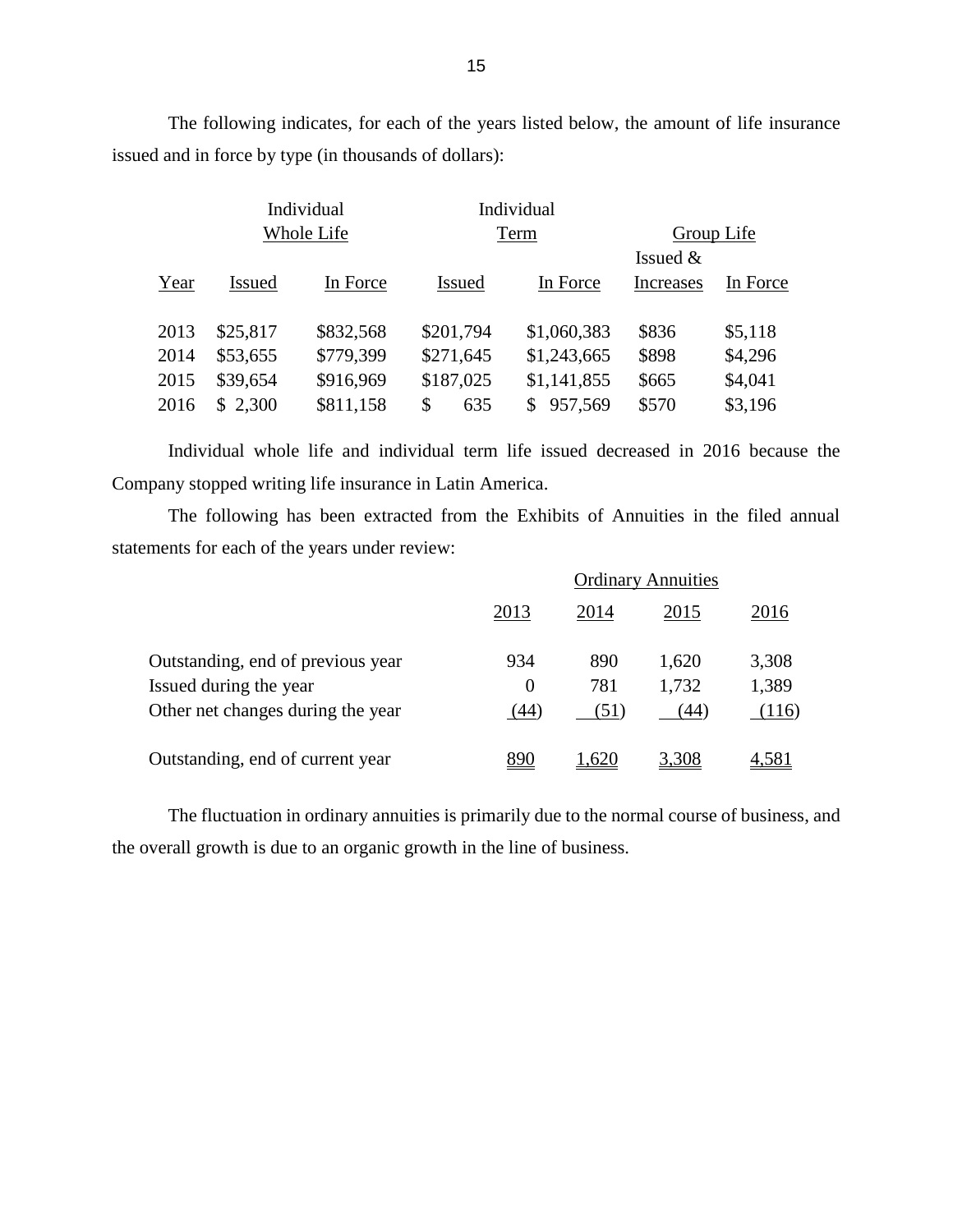The following has been extracted from the Exhibits of Accident and Health Insurance in the filed annual statements for each of the years under review:

|                                   |            |         | Ordinary |               |
|-----------------------------------|------------|---------|----------|---------------|
|                                   | 2013       | 2014    | 2015     | 2016          |
| Outstanding, end of previous year | 494        | 3,788   | 23,300   | 46,542        |
| Issued during the year            | 2,642      | 20,669  | 22,175   | 38,631        |
| Other net changes during the year | $-652$     | (1,157) | $-1,067$ | (9,306)       |
| Outstanding, end of current year  | 3,788      | 23,300  | 46,542   | <u>75,867</u> |
|                                   |            |         | Group    |               |
|                                   | 2013       | 2014    | 2015     | 2016          |
| Outstanding, end of previous year | 50         | 11      | 1,574    | 2,079         |
| Issued during the year            | 1          | 369     | 551      | 669           |
| Other net changes during the year | (40)       | 1,194   | (46)     | (414)         |
| Outstanding, end of current year  | <u> 11</u> | 1,574   | 2,079    | 2,334         |

 The increases in ordinary and group issued accident and health insurance policies are primarily due to increase in Medicare supplement business.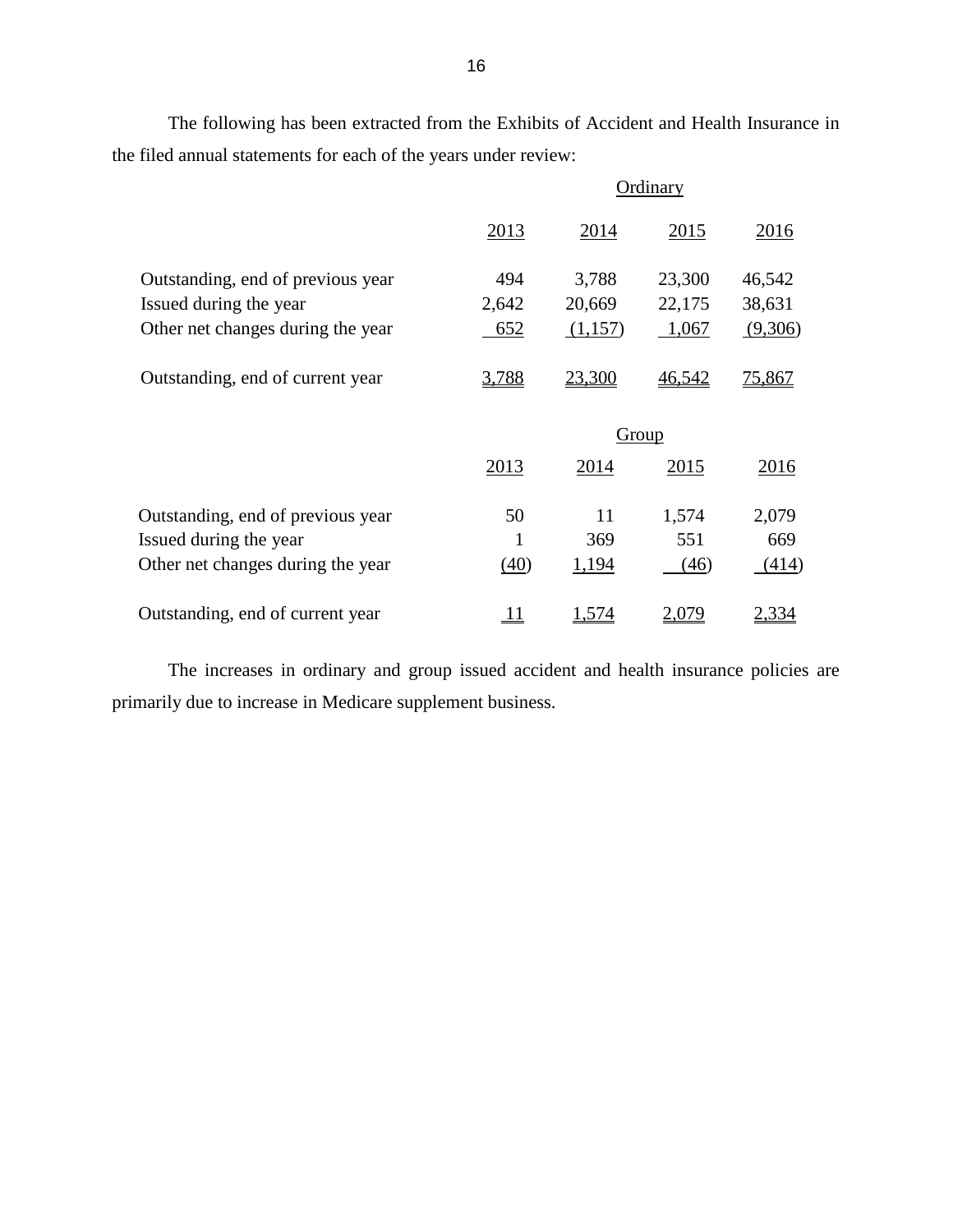The following is the net gain (loss) from operations by line of business after federal income taxes but before realized capital gains (losses) reported for each of the years under examination in the Company's filed annual statements:

|                           | 2013                            | 2014                    | 2015                      | 2016                     |
|---------------------------|---------------------------------|-------------------------|---------------------------|--------------------------|
| Ordinary:                 |                                 |                         |                           |                          |
| Life insurance            | \$2,964,719                     | \$<br>902,627           | 1,450,014<br>$\mathbb{S}$ | 3,966,358<br>\$          |
| Individual annuities      | $\overline{0}$                  | 548,565                 | 6,851,630                 | 7,501,008                |
| Supplementary contracts   | $\boldsymbol{0}$                | 61,131                  | 20,896                    | 38,246                   |
| Total ordinary            | \$2,964,719                     | \$1,512,323             | \$8,322,540               | \$11,505,612             |
| Group:                    |                                 |                         |                           |                          |
| Life                      | $\mathcal{S}$<br>53,438         | $\mathcal{S}$<br>18,502 | $\mathcal{S}$<br>77,560   | \$<br>74,253             |
| Annuities                 | 434,124                         | 153,465                 | 601,860                   | 56,458                   |
| Total group               | $\mathcal{S}$<br>487,562        | \$<br>171,967           | $\mathcal{S}$<br>679,420  | $\mathcal{S}$<br>130,711 |
| Accident and health:      |                                 |                         |                           |                          |
| Group                     | $\mathcal{S}$<br>$\overline{0}$ | \$<br>$\theta$          | $\mathcal{S}$<br>378,188  | $\mathcal{S}$<br>386,128 |
| Other                     | 219,953                         | 1,086,033               | 1,857,772                 | 2,093,908                |
| Total accident and health | \$219,953                       | \$1,086,033             | \$2,235,960               | \$2,480,036              |
| Total                     | \$3,672,234                     | \$2,770,323             | \$11,237,919              | \$14,116,361             |

 The increase in net gain from ordinary life insurance during the examination period is attributed to the decrease in death benefits for the same period.

 The increase in net gain from ordinary individual annuities during the examination period is attributed to the favorable investment income for the same period.

 The large increase in group annuities in 2015 is due to a higher than normal reserve release during the year.

 The year to year increase in net gain from other accident and health business is attributed to the growth of the Company's Medicare supplement business.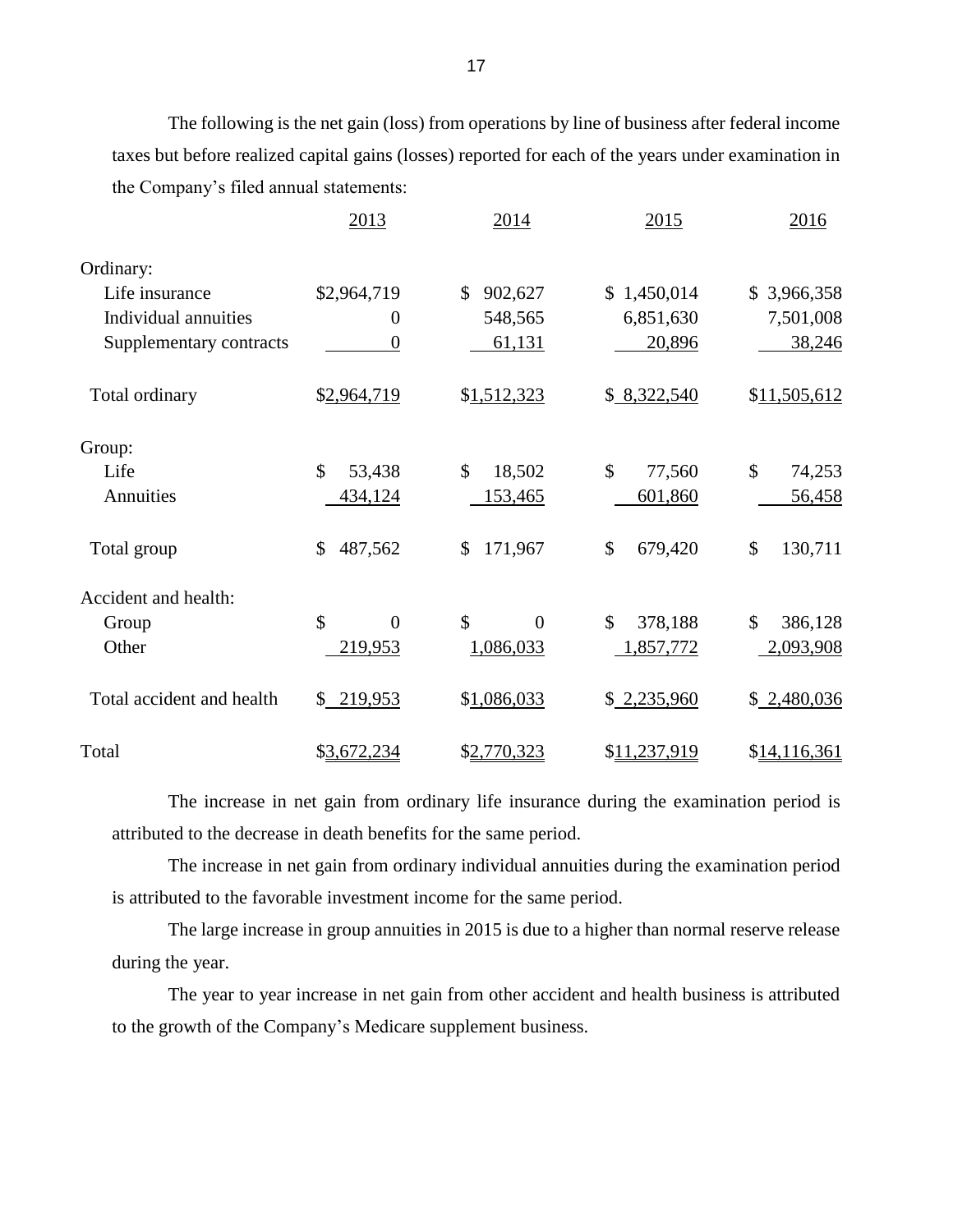#### 6. FINANCIAL STATEMENTS

<span id="page-20-0"></span> The following statements show the assets, liabilities, capital and surplus as of December 31, 2016, as contained in the Company's 2016 filed annual statement, a condensed summary of operations and a reconciliation of the capital and surplus account for each of the years under review. The examiner's review of a sample of transactions did not reveal any differences which materially affected the Company's financial condition as presented in its financial statements contained in the December 31, 2016, filed annual statement.

#### A. Independent Accountants

 The firm of Deloitte & Touche LLP was retained by the Company to audit the Company's combined statutory-basis statements of financial position as of December 31<sup>st</sup> of each year in the examination period, and the related statutory-basis statements of operations, capital and surplus, and cash flows for the year then ended.

 Deloitte & Touche LLP concluded that the statutory financial statements presented fairly, in all material respects, the financial position of the Company at the respective audit dates. Balances reported in these audited financial statements were reconciled to the corresponding years' annual statements with no discrepancies noted.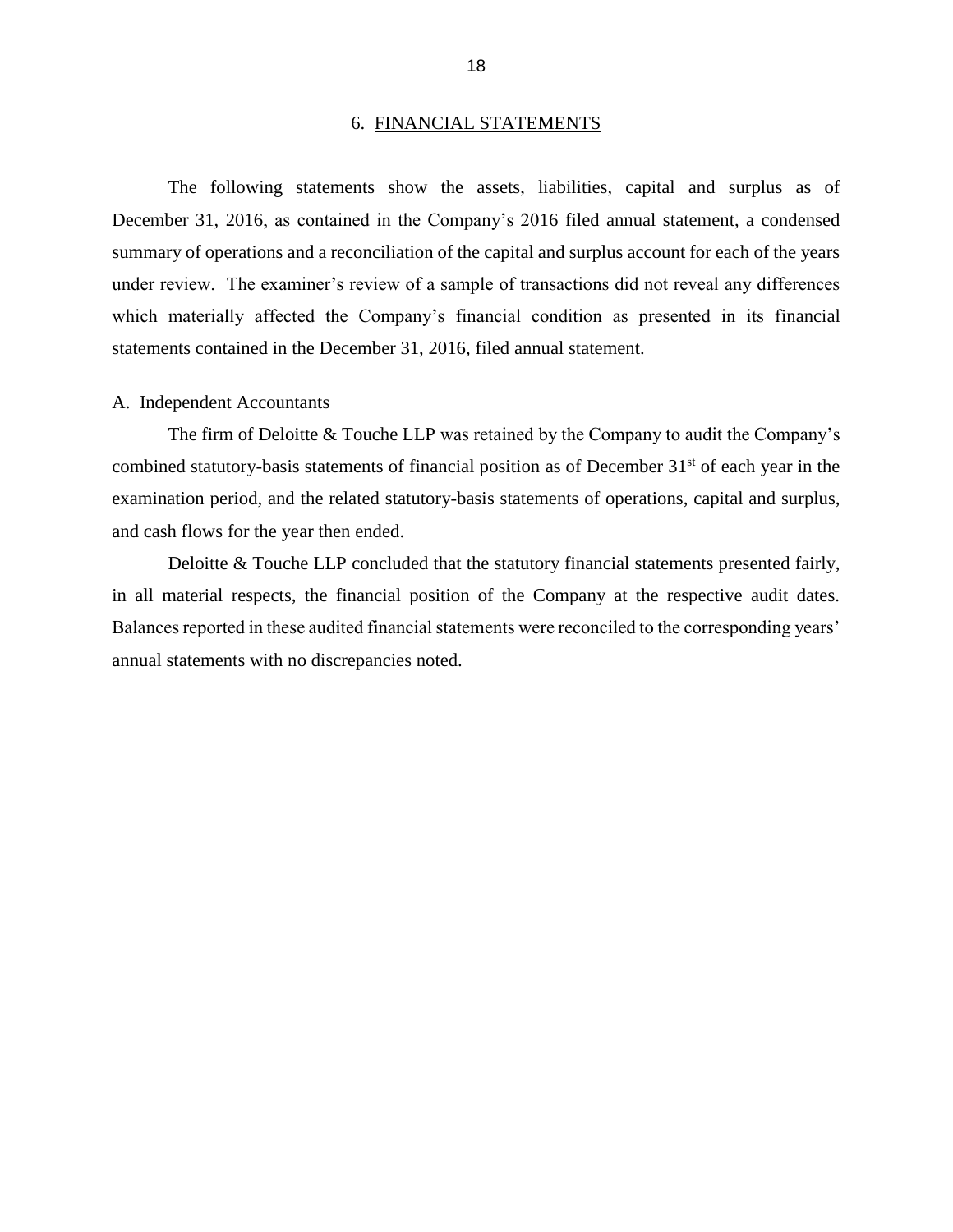# B. Net Admitted Assets

| <b>Bonds</b>                                                            | \$408,385,277 |
|-------------------------------------------------------------------------|---------------|
| Stocks:                                                                 |               |
| Preferred stocks                                                        | 2,177,400     |
| Common stocks                                                           | 33,958,147    |
| Mortgage loans on real estate:                                          |               |
| <b>First liens</b>                                                      | 26,856,652    |
| Cash, cash equivalents and short term investments                       | 35,988,199    |
| Contract loans                                                          | 21,163,766    |
| Receivable for securities                                               | 51,663        |
| Investment income due and accrued                                       | 4,365,737     |
| Premiums and considerations:                                            |               |
| Uncollected premiums and agents' balances in the course of collection   | 650,954       |
| Deferred premiums, agents' balances and installments booked but         |               |
| deferred and not yet due                                                | 1,113,669     |
| Reinsurance:                                                            |               |
| Amounts recoverable from reinsurers                                     | 352,345       |
| Other amounts receivable under reinsurance contracts                    | 460,824       |
| Current federal and foreign income tax recoverable and interest thereon | 3,658,295     |
| Net deferred tax asset                                                  | 2,756,465     |
| Guaranty funds receivable or on deposit                                 | 73,578        |
| Receivables from parent, subsidiaries and affiliates                    | 468,908       |
| Goodwill on acquired blocks of business                                 | 549,638       |
| Miscellaneous receivables                                               | 100,190       |
|                                                                         |               |
| Total admitted assets                                                   | \$543,131,707 |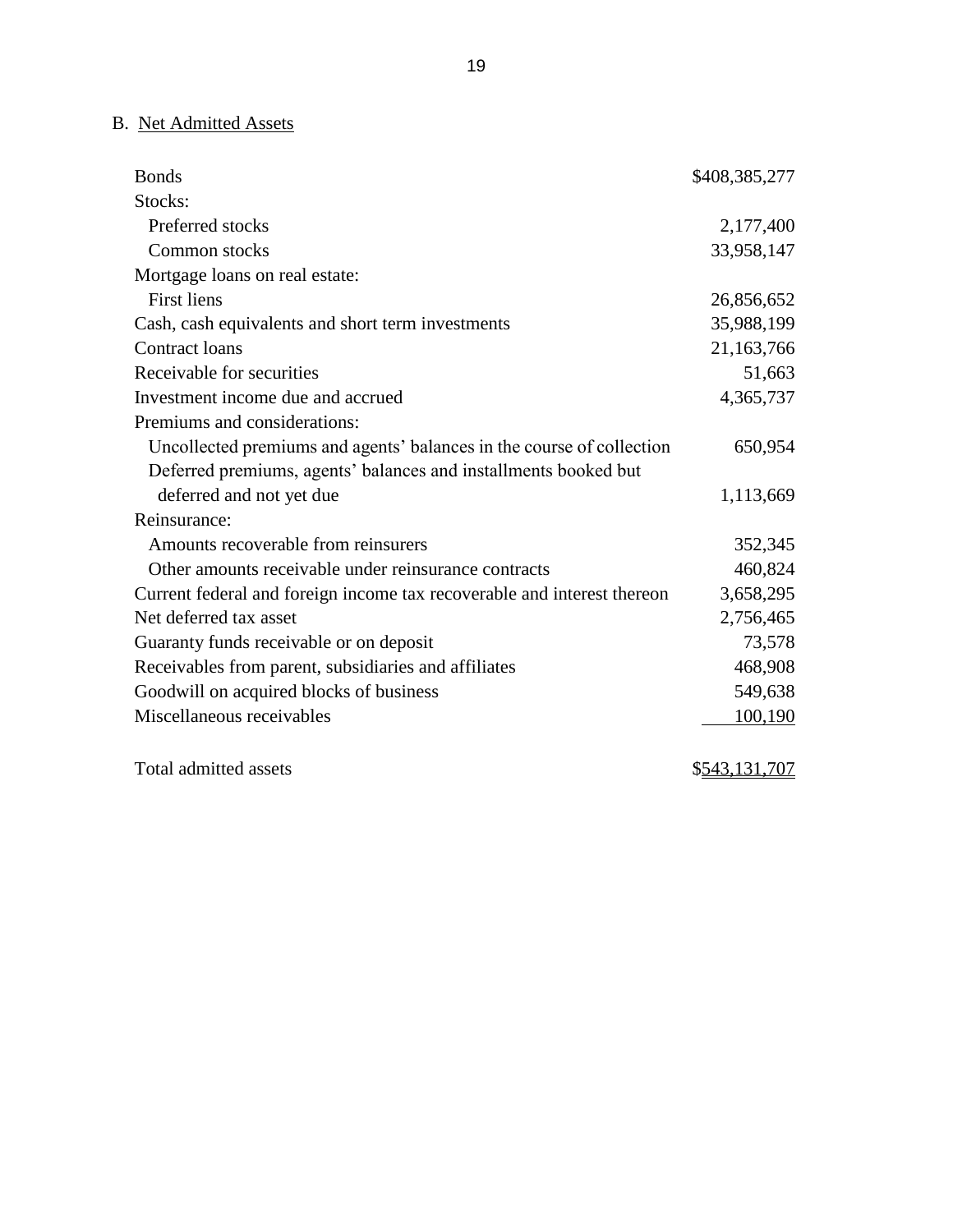# C. Liabilities, Capital and Surplus

| Aggregate reserve for life policies and contracts                       | \$451,317,540 |
|-------------------------------------------------------------------------|---------------|
| Aggregate reserve for accident and health contracts                     | 444,732       |
| Liability for deposit-type contracts                                    | 21,411,590    |
| Contract claims:                                                        |               |
| Life                                                                    | 1,777,792     |
| Accident and health                                                     | 2,032,515     |
| Provision for policyholders' dividends and coupons payable in           |               |
| following calendar year – estimated amounts                             |               |
| Dividends apportioned for payment                                       | 157,514       |
| Dividends not yet apportioned                                           | 318,630       |
| Premiums and annuity considerations for life and accident and health    |               |
| contracts received in advance                                           | 143,702       |
| Contract liabilities not included elsewhere:                            |               |
| Interest maintenance reserve                                            | 8,593,962     |
| General expenses due or accrued                                         | 109,164       |
| Taxes, licenses and fees due or accrued, excluding federal income taxes | 871           |
| Unearned investment income                                              | 97,743        |
| Amounts withheld or retained by company as agent or trustee             | (5,234)       |
| Remittances and items not allocated                                     | 2,072,071     |
| Miscellaneous liabilities:                                              |               |
| Asset valuation reserve                                                 | 2,158,742     |
| Payable to parent, subsidiaries and affiliates                          | 1,311,479     |
| Policy fees payable                                                     | 112,207       |
|                                                                         |               |
| <b>Total liabilities</b>                                                | \$492,055,020 |
|                                                                         |               |
| Common capital stock                                                    | 6,683,248     |
| Surplus notes                                                           | 7,000,000     |
| Gross paid in and contributed surplus                                   | 13,422,338    |
| Unassigned funds (surplus)                                              | 23,971,101    |
| <b>Surplus</b>                                                          | 44,393,439    |
| Total capital and surplus                                               | \$ 51,076,687 |
|                                                                         |               |
| Total liabilities, capital and surplus                                  | \$543,131,707 |
|                                                                         |               |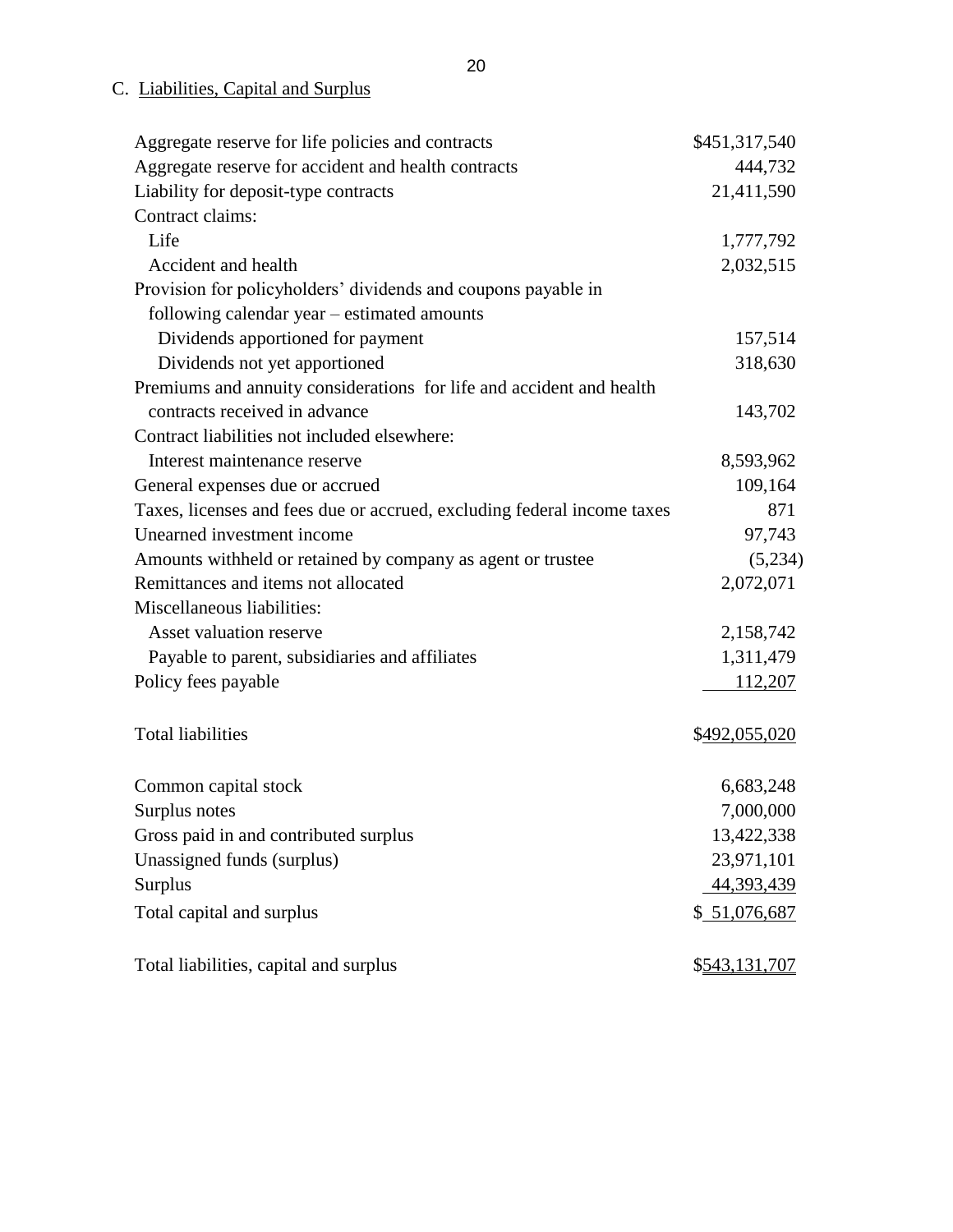# D. Condensed Summary of Operations

|                                                             | 2013         | 2014                   | 2015          | 2016          |
|-------------------------------------------------------------|--------------|------------------------|---------------|---------------|
| Premiums and considerations                                 | \$12,114,351 | \$71,136,440           | \$152,148,630 | \$125,606,097 |
| Investment income                                           | 14,692,377   | 15,403,024             | 17,378,450    | 21,227,156    |
| Commissions and reserve adjustments on<br>reinsurance ceded | 1,563,271    |                        | 20,054,363    | 38,573,192    |
| Miscellaneous income                                        | 32,374       | 8,209,295<br>1,428,205 | 0             | $\theta$      |
| Total income                                                | \$28,402,373 | \$96,176,964           | \$189,581,443 | \$185,406,445 |
| Benefit payments                                            | \$29,561,739 | \$32,209,046           | \$34,142,516  | \$36,475,933  |
| Increase in reserves                                        | (9,776,977)  | 46,187,593             | 115,418,735   | 94,464,996    |
| Commissions                                                 | 2,648,871    | 9,535,966              | 19,933,193    | 34,659,080    |
| General expenses and taxes                                  | 4,050,469    | 5,119,593              | 6,088,789     | 9,635,901     |
| Increase in loading on deferred and                         |              |                        |               |               |
| uncollected premiums                                        | 6,982        | 5,365                  | (1,015)       | (37, 449)     |
| <b>Total deductions</b>                                     | \$26,491,084 | \$93,057,563           | \$175,582,218 | \$175,198,461 |
| Net gain                                                    | \$1,911,289  | \$3,119,401            | \$13,999,225  | \$10,207,984  |
| Dividends                                                   | 498,021      | 330,799                | 371,312       | 394,967       |
| Federal and foreign income taxes incurred                   | (2,258,966)  | 18,279                 | 2,389,994     | (4,303,344)   |
| Net gain (loss) from operations                             |              |                        |               |               |
| before net realized capital gains                           | \$3,672,234  | \$2,770,323            | \$11,237,919  | \$14,116,361  |
| Net realized capital gains (losses)                         | 0            | 0                      | 0             | (173,956)     |
| Net income                                                  | \$3,672,234  | \$2,770,323            | \$ 11,237,919 | \$13,942,405  |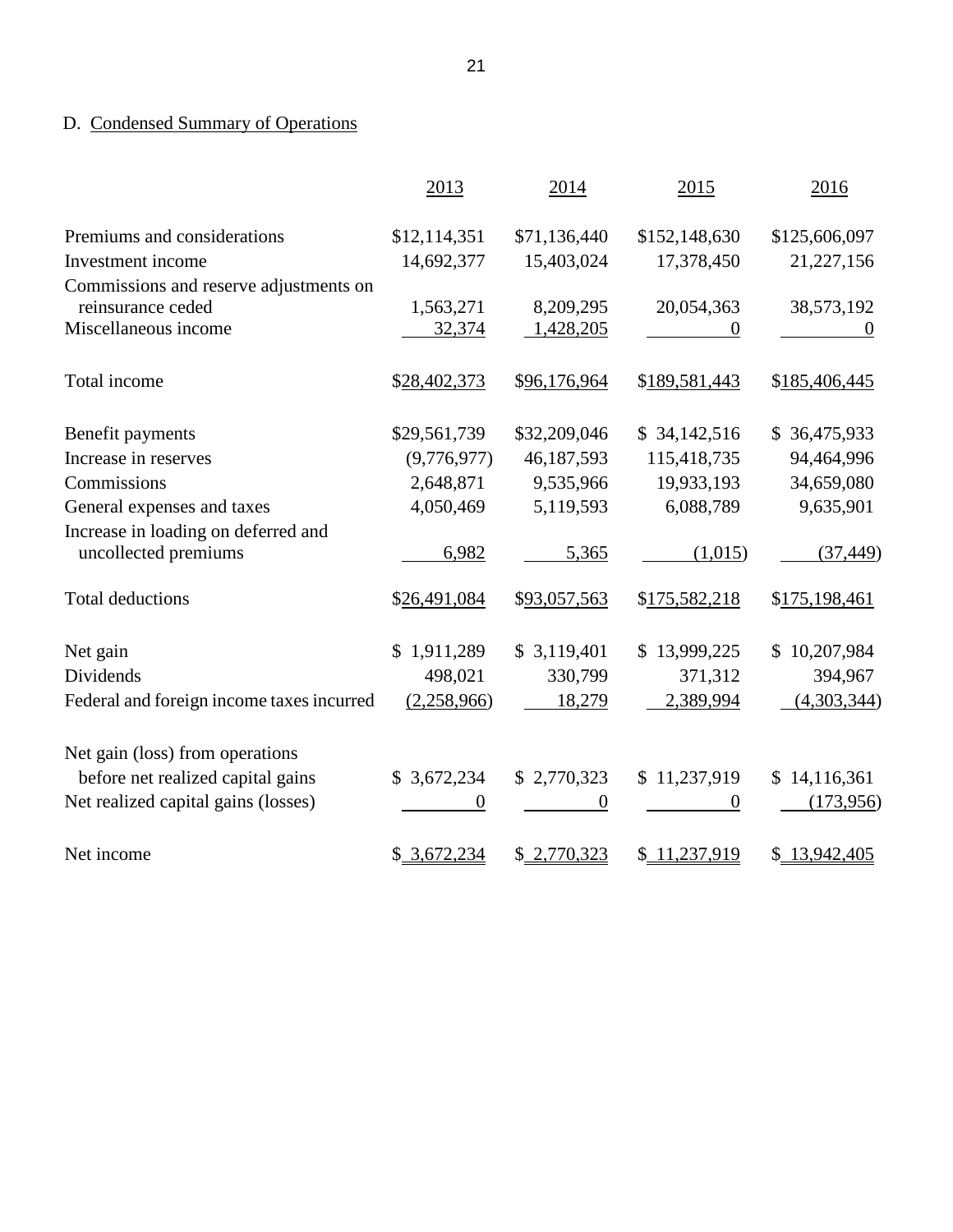# E. Capital and Surplus Account

|                                                    | 2013                        | 2014         | 2015         | 2016         |
|----------------------------------------------------|-----------------------------|--------------|--------------|--------------|
| Capital and surplus, December 31, prior year       | \$39,419,569                | \$36,941,784 | \$40,966,988 | \$47,138,256 |
| Net income                                         | 3,672,234<br>$\mathbb{S}^-$ | \$2,770,323  | \$11,237,919 | \$13,942,405 |
| Change in net unrealized capital gains (losses)    | (865, 656)                  | 3,263,966    | (1,680,385)  | (2,798,200)  |
| Change in net deferred income tax                  | (327,703)                   | 1,418,858    | (566,780)    | (5,213,430)  |
| Change in non-admitted assets and related<br>items | 206,846                     | (429, 045)   | 2,252,556    | 4,282,679    |
| Change in liability for reinsurance in             |                             |              |              |              |
| unauthorized companies                             | (6,181)                     | 163,027      | 0            | $\Omega$     |
| Change in reserve valuation basis                  | (1,100,609)                 | (4,401,054)  | (3,848,337)  | (1,000,000)  |
| Change in asset valuation reserve                  | (287,092)                   | (260, 871)   | (423,705)    | (600, 023)   |
| Change in surplus notes                            | (500,000)                   | (2,000,000)  | $\theta$     | $\Omega$     |
| Surplus adjustments:                               |                             |              |              |              |
| Change in surplus as a result of reinsurance       | (869, 624)                  | 3,500,000    | (800,000)    | (675,000)    |
| Dividends to stockholders                          | (2,400,000)                 | 0            | $\theta$     | (4,000,000)  |
| Net change in capital and surplus for the year     | (2,477,785)                 | 4,025,204    | 6,171,268    | 3,938,431    |
| Capital and surplus, December 31, current year     | \$36,941,784                | \$40,966,988 | \$47,138,256 | \$51,076,687 |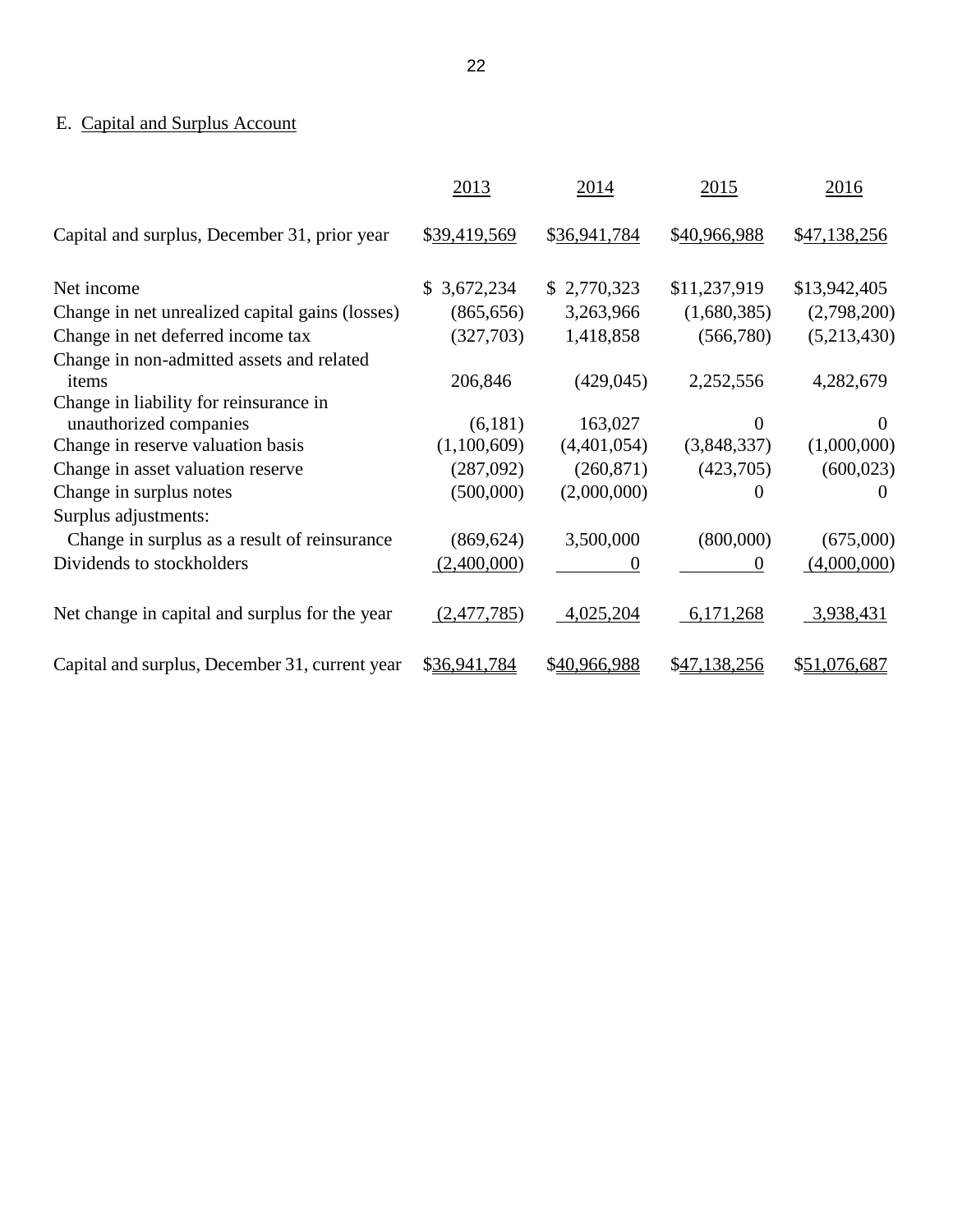#### 7. RESERVES

<span id="page-25-0"></span>Section 4228(h) of the New York Insurance Law states, in part:

 "No Company shall offer for sale any life insurance policy form or annuity contract form covered by this section or any debit life insurance policy form which shall not appear to be self-supporting on reasonable assumptions as to interest, mortality, sale of the policy or contract form. For all such forms offered for sale in this state, and for all forms filed for use outside this state by domestic life insurance companies, a statement that the requirements of this subsection have been met, signed by an actuary who is a member in good standing of the American Academy of Actuaries and meets the requirements prescribed by the superintendent by regulation shall be submitted with each such life insurance policy or annuity contract form filed pursuant to paragraph one or six of subsection (b) of section in the company's home office, while such form is being offered in this state and for persistency, taxes, agents' and brokers' survival and expenses resulting from the three thousand two hundred one of this chapter. A demonstration supporting each such statement, signed by an actuary meeting such qualifications, shall be retained a period of six years thereafter and be available for inspection. . . ."

Section 4232(b) of the New York Insurance law states:

 "(1) Any individual life insurance policy may provide that in addition to any minimum benefits guaranteed in the policy, additional amounts may be credited to the policy.

 (2) No such additional amounts shall be guaranteed or credited except upon expenses. The declaration of such additional amounts by an insurer must be made prospectively; no such additional amounts shall be credited retroactively to apply reasonable assumptions as to investment income, mortality, persistency, and to any period prior to such declaration.

 (3) Such additional amounts are required to be credited to any policy, providing for the crediting of additional amounts, while continued under a reduced paid-up policy by reason of default in payment of any premium, installment or interest on any policy loan and before the reinstatement of such policy, if it is reinstated. However, an insurer may use reasonable assumptions as to investment income, insurance option, with respect to the period after the termination or lapse of such mortality, persistency, and expenses which differ from the assumptions used for policies in force on a premium paying basis.

 (4) Any such additional amounts shall be credited on a basis equitable to all policyholders of a given class and shall be based on written criteria approved by the board of directors of the company or a committee thereof."

 The examiner reviewed the Company's reserves as of December 31, 2016, in accordance with 11 NYCRR 95 (Insurance Regulation 126). During the review, concerns were raised regarding the lack of conservatism in certain assumptions with respect to the Company's asset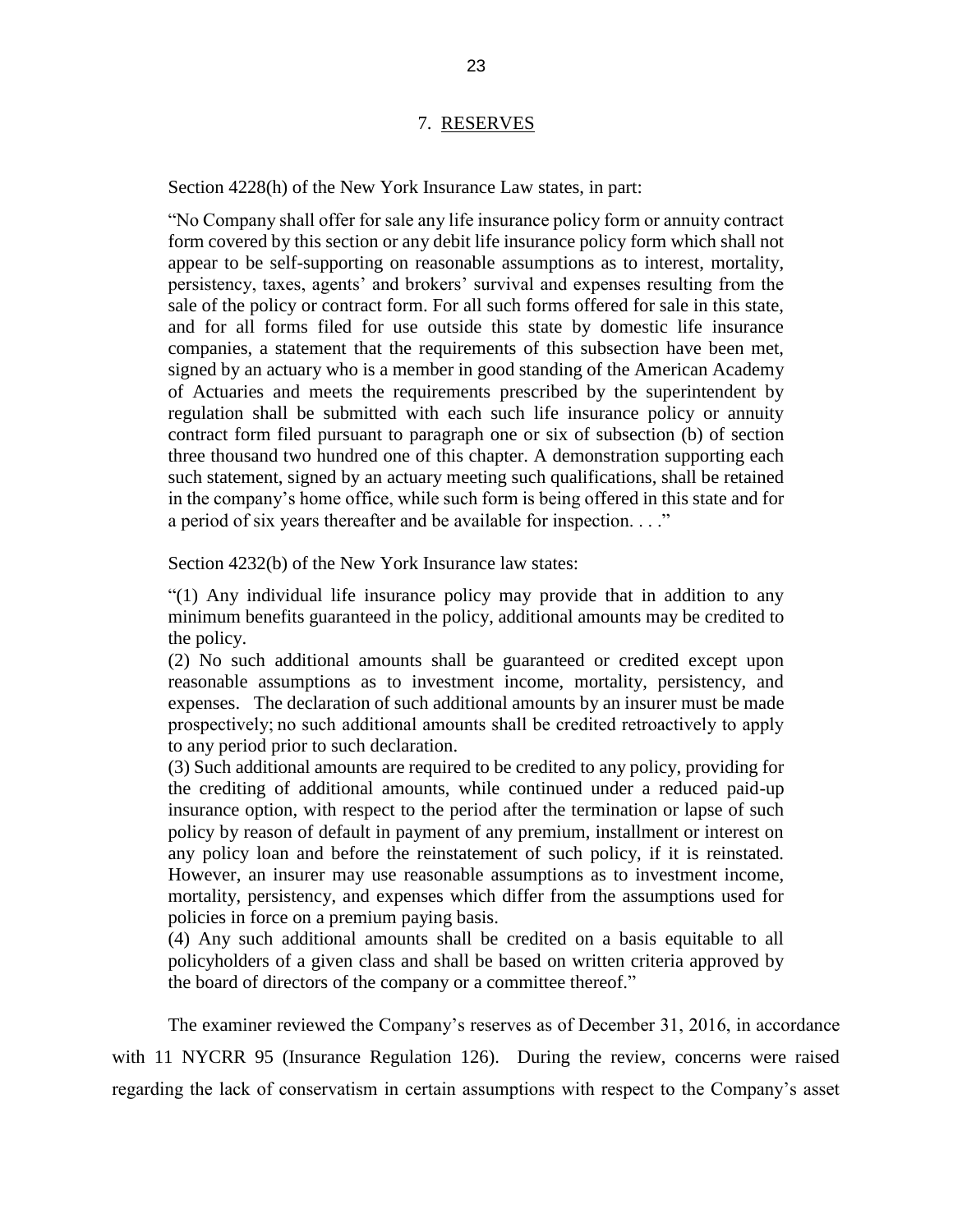adequacy. The Company has agreed to refine the reserve analysis in a manner acceptable to the Department. As a result, the Company has established additional asset adequacy testing reserves in the amount of \$775 thousand as of March 31, 2018.

 In addition, it was noted that the Company increased the Cost of Insurance ("COI") rates Section 4232(b) of the New York Insurance Law. The Company was informed and agreed to remove the COI increase and refund the appropriate amounts to policyholders. The Company for a number of universal life policies without appropriate approval or justification in violation of estimated that 255 New York policyholders were affected, with a total restitution of approximately \$170 thousand. The Department is in the process of verifying this amount.

 to Section 4228(h) of the New York Insurance Law. The review included an examination of the required actuarial statements of self-support and the supporting demonstrations. During the The examiner also reviewed the Company's pricing adequacy for various products subject review, concerns were raised regarding the overall process used to demonstrate self-support and the supportability of the current guarantees for several forms. The Department is continuing to review this issue with the Company.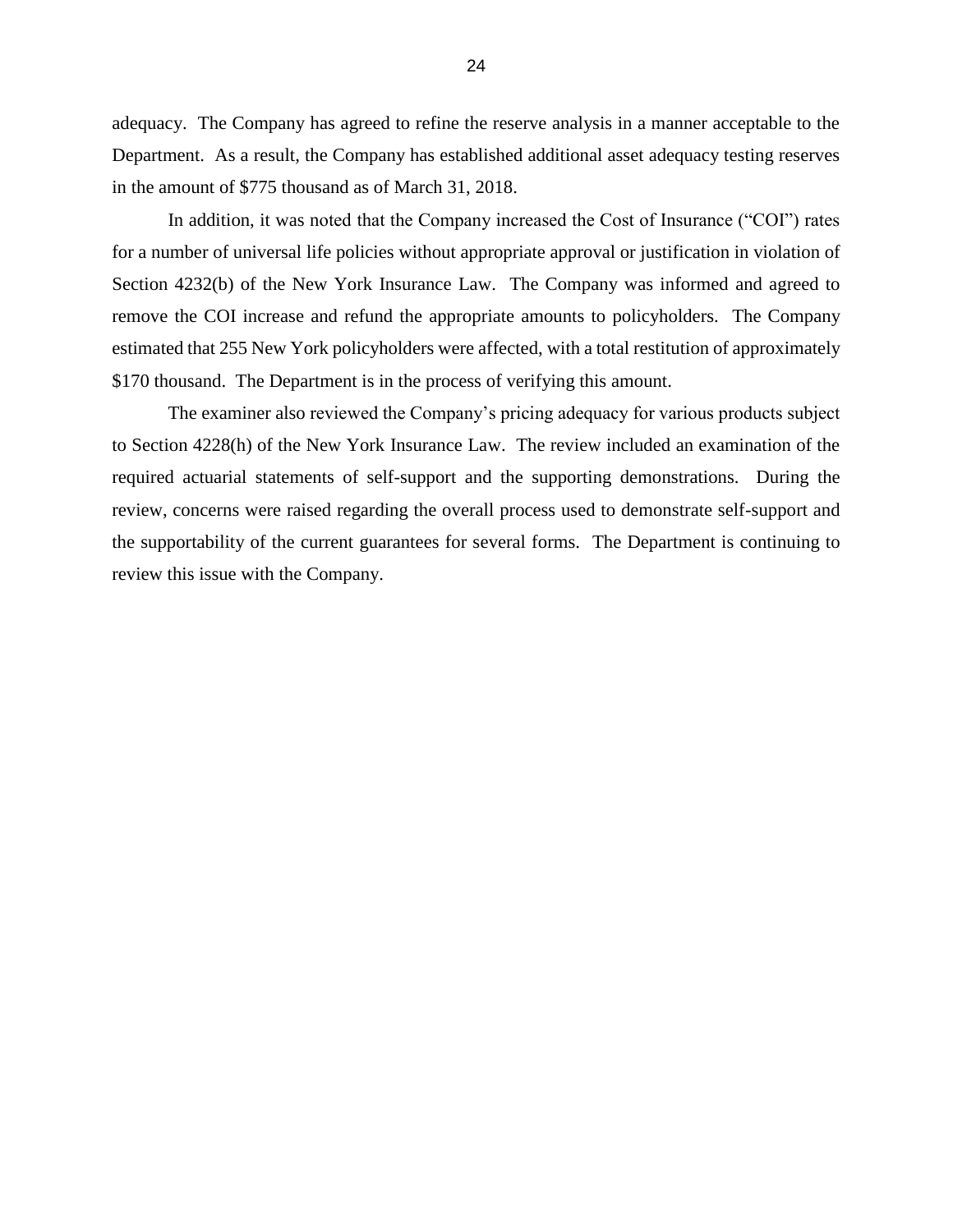#### 8. PRIOR REPORT SUMMARY AND CONCLUSIONS

<span id="page-27-0"></span>Following are the comment and recommendation contained in the prior report on examination and the subsequent actions taken by the Company in response to each citation:

#### Item Description

 A The Department conducted a review of reserves as of December 31, 2012. During in the assumptions and methodology used for asset adequacy analysis with respect this reserve review, the Department found that greater conservatism was needed to the structured settlement block of business. In response, the Company committed to refine its reserving methodology and to strengthen reserves in a manner acceptable to the Department.

> acceptable to the Department. As a result of the December 31, 2016 examination, the Company has established additional asset adequacy testing reserves in the The Company continues to refine its reserving methodology and to strengthen its reserves with respect to its single premium deferred annuities in a manner amount of \$775 thousand as of March 31, 2018.

 B The examiner recommended that the Company continue to use the reserving Additional reserve increases may be required pending subsequent Company methodology as agreed upon with the Department. This methodology led to additional reserves for December 31, 2013 of approximately \$1.1 million. analysis and Department monitoring.

> acceptable to the Department. As of April 2016, the Company ceded 100% of its structured settlement block of business to an affiliate, ManhattanLife Assurance Company of America, an Arkansas domiciled life insurer. As a result of the December 31, 2016 examination, the Company has established additional reserve increases from January 1, 2013, to December 31, 2016, in the amount of The Company continues to refine its reserving methodology and to strengthen its reserves with respect to its single premium deferred annuities in a manner approximately \$10.3 million.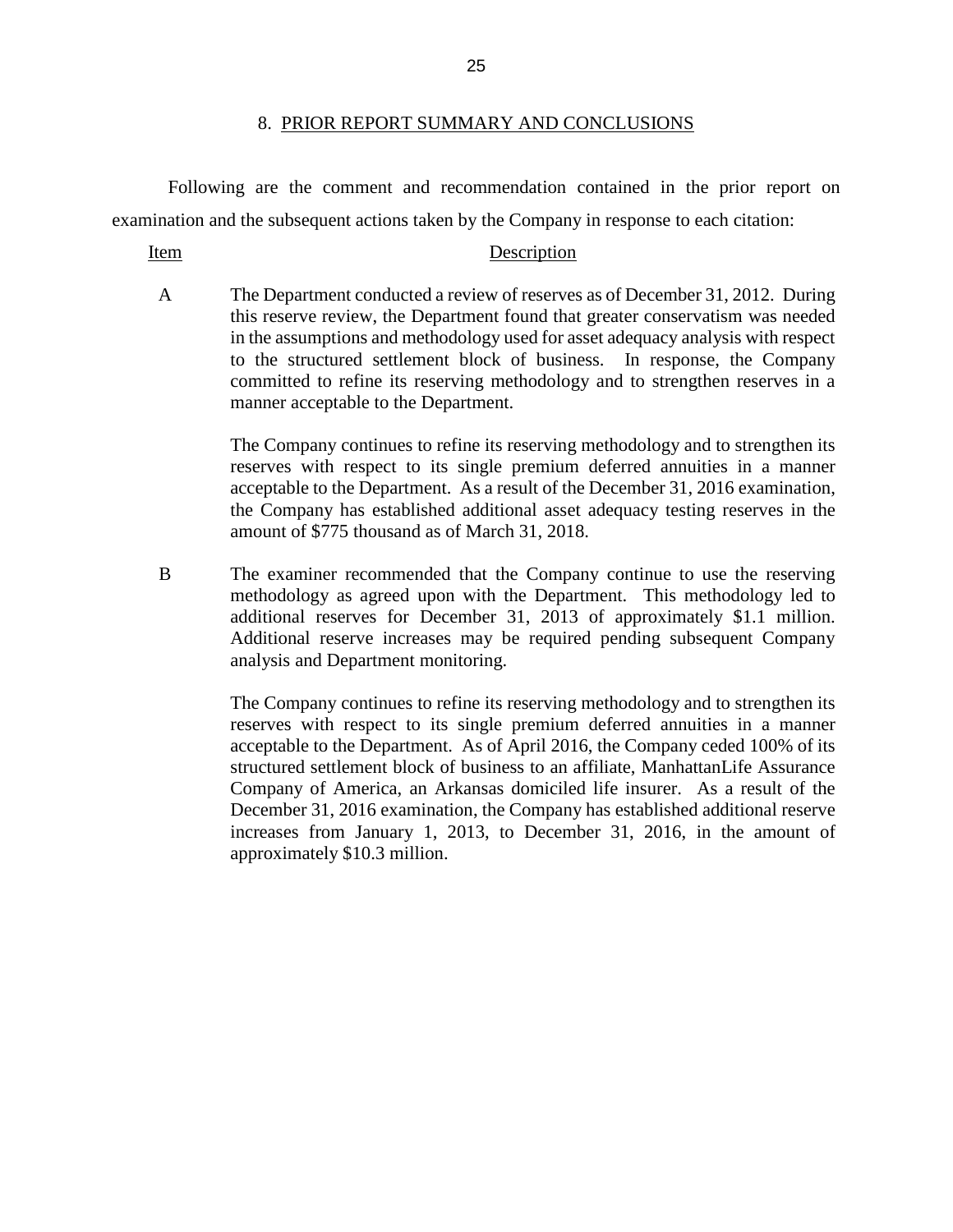#### 9. SUMMARY AND CONCLUSIONS

Following are the violation and comments contained in this report:

Item Description

# A The Company violated Section 1505(d)(3) of the New York Insurance Law by receiving services from FLIC and WULA on a regular and systematic basis without notifying the Superintendent in writing of its intention to enter into such transactions at least 30 days prior thereto.

- 31, 2016, in accordance with 11 NYCRR 95 (Insurance Regulation 126). During the review, concerns were raised regarding the lack Company's asset adequacy. The Company has agreed to refine the reserve analysis in a manner acceptable to the Department. As a testing reserves in the amount of \$775 thousand as of March 31, B The examiner reviewed the Company's reserves as of December of conservatism in certain assumptions with respect to the result, the Company has established additional asset adequacy 2018.
- Insurance ("COI") rates for a number of universal life policies Section 4232(b) of the New York Insurance Law. The Company was informed and agreed to remove the COI increase and refund that 255 New York policyholders were affected, with a total C In addition, it was noted that the Company increased the Cost of without appropriate approval or justification in violation of the appropriate amount to policyholders. The Company estimated restitution of approximately \$170 thousand. The Department is in the process of verifying this amount.
- D The examiner also reviewed the Company's pricing adequacy for Insurance Law. regarding the overall process used to demonstrate self-support and various products subject to Section 4228(h) of the New York The review included an examination of the required actuarial statements of self-support and the supporting demonstrations. During the review, concerns were raised the supportability of the current guarantees for several forms. The Department is continuing to review this issue with the Company.

Page No(s).

8

23

24

24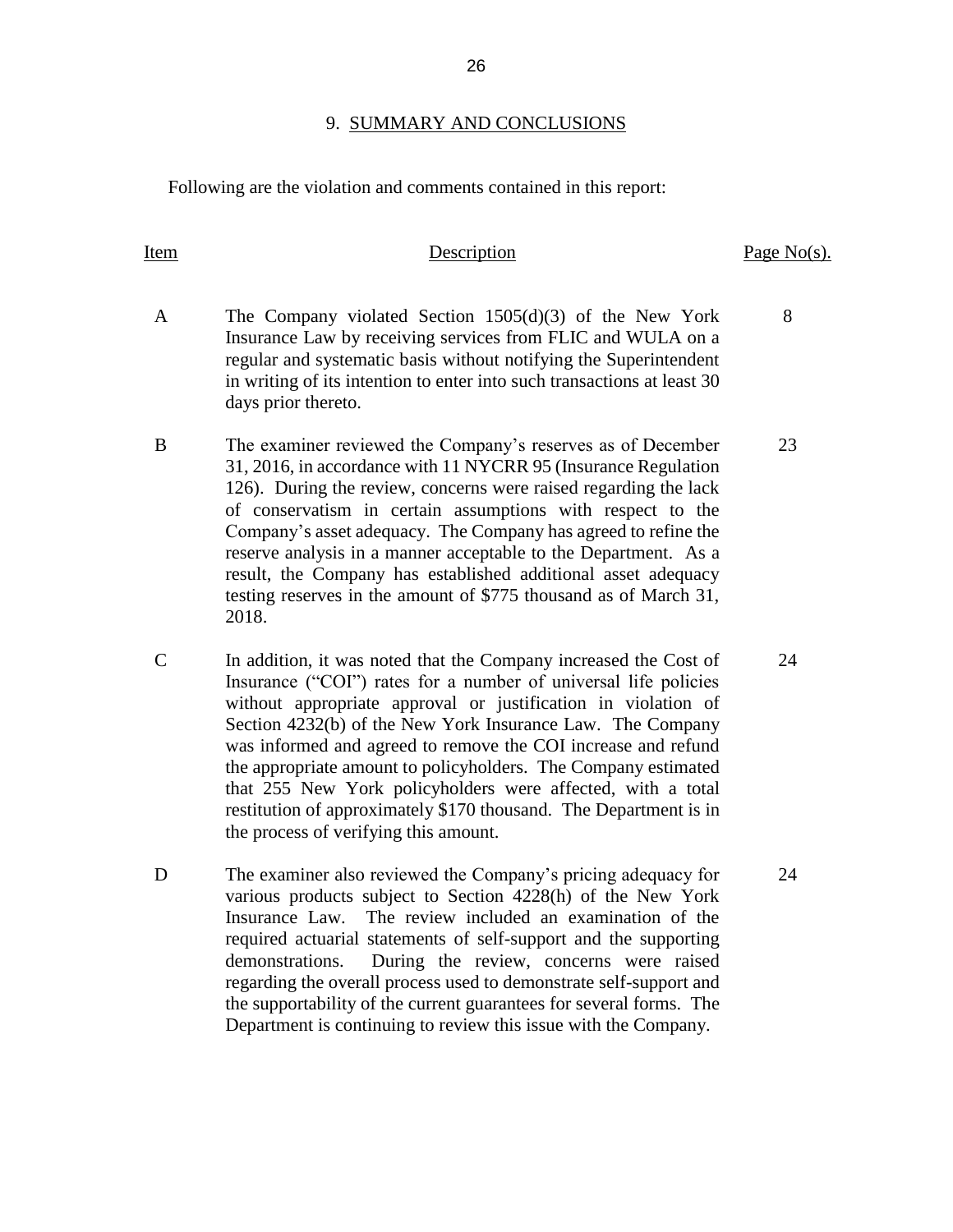Respectfully submitted,

Vitaliy Kyryk, CFE Noble Consulting Services, Inc.

**STATE OF NEW YORK**  $\lambda$ )SS: COUNTY OF NEW YORK  $\lambda$ 

Vitaliy Kyryk, being duly sworn, deposes and says that the foregoing report, subscribed by him, is true to the best of his knowledge and belief.

**Vitaliy Kyryk** 

Subscribed and sworn to before me

this 27th day of JUNE, 2018

**CHARLES T LOVEJOY NOTARY PUBLIC, STATE OF NEW YORK** Registration No. 01LO4798952 **Qualified in New York County Commission Expires January 26, 2022**